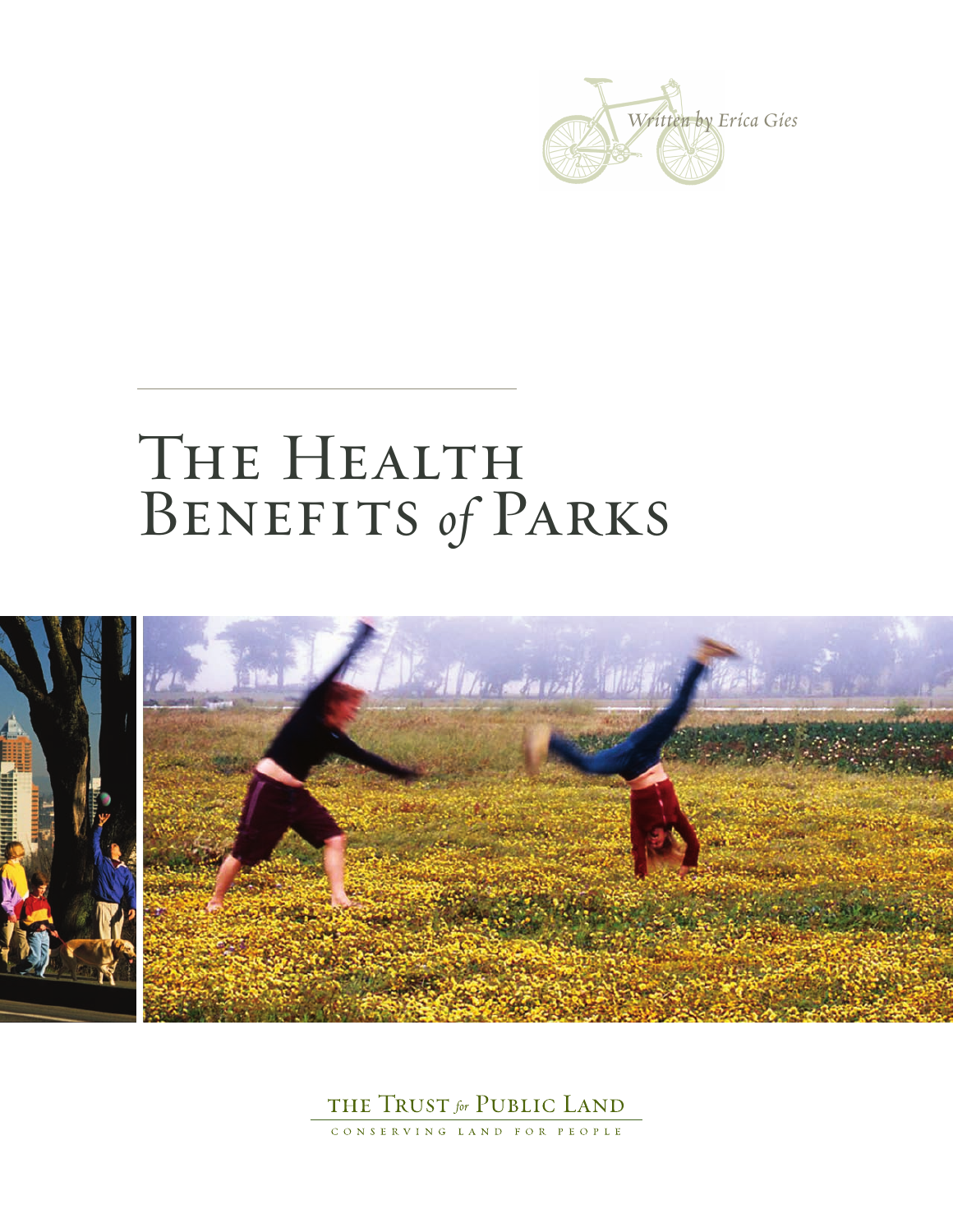# The Health Benefits of Parks

How Parks Help Keep Americans and Their Communities Fit and Healthy

By Erica Gies

Published by





116 New Montgomery Street Fourth Floor San Francisco, CA 94105 (415) 495-4014 www.tpl.org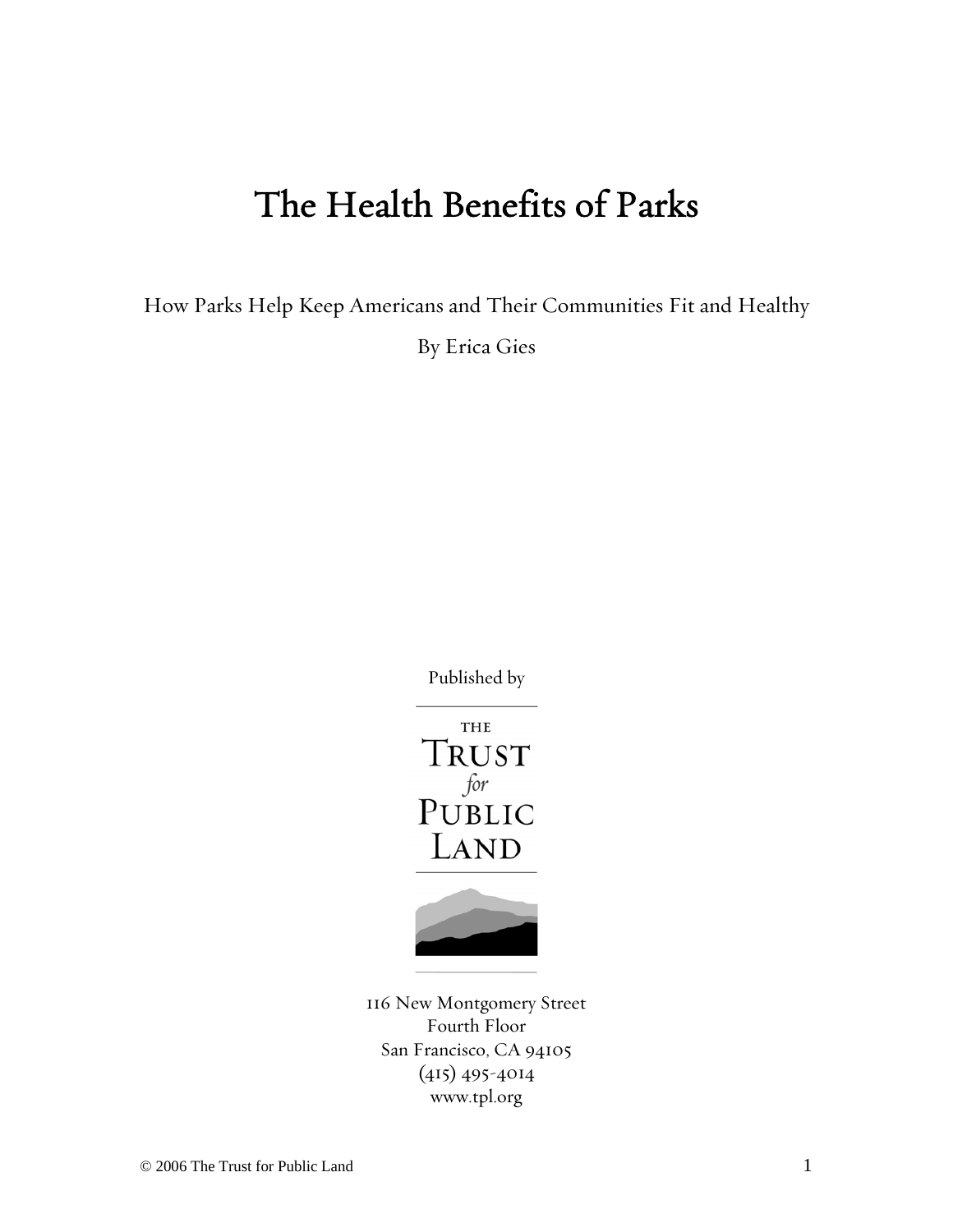*The Trust for Public Land conserves land for people to enjoy asparks, gardens,andother natural places, ensuring livable communities*  $\overline{f}$  *for generations to come.* 

THE **TRUST**  $\begin{array}{c}\nfor\\ \n\text{PUBLIC}\n\end{array}$ LAND

NATIONAL OFFICE 116 New Montgomery Street FOURTH FLOOR San Francisco, CA 94105

(415) 495-4014 www.tpl.org

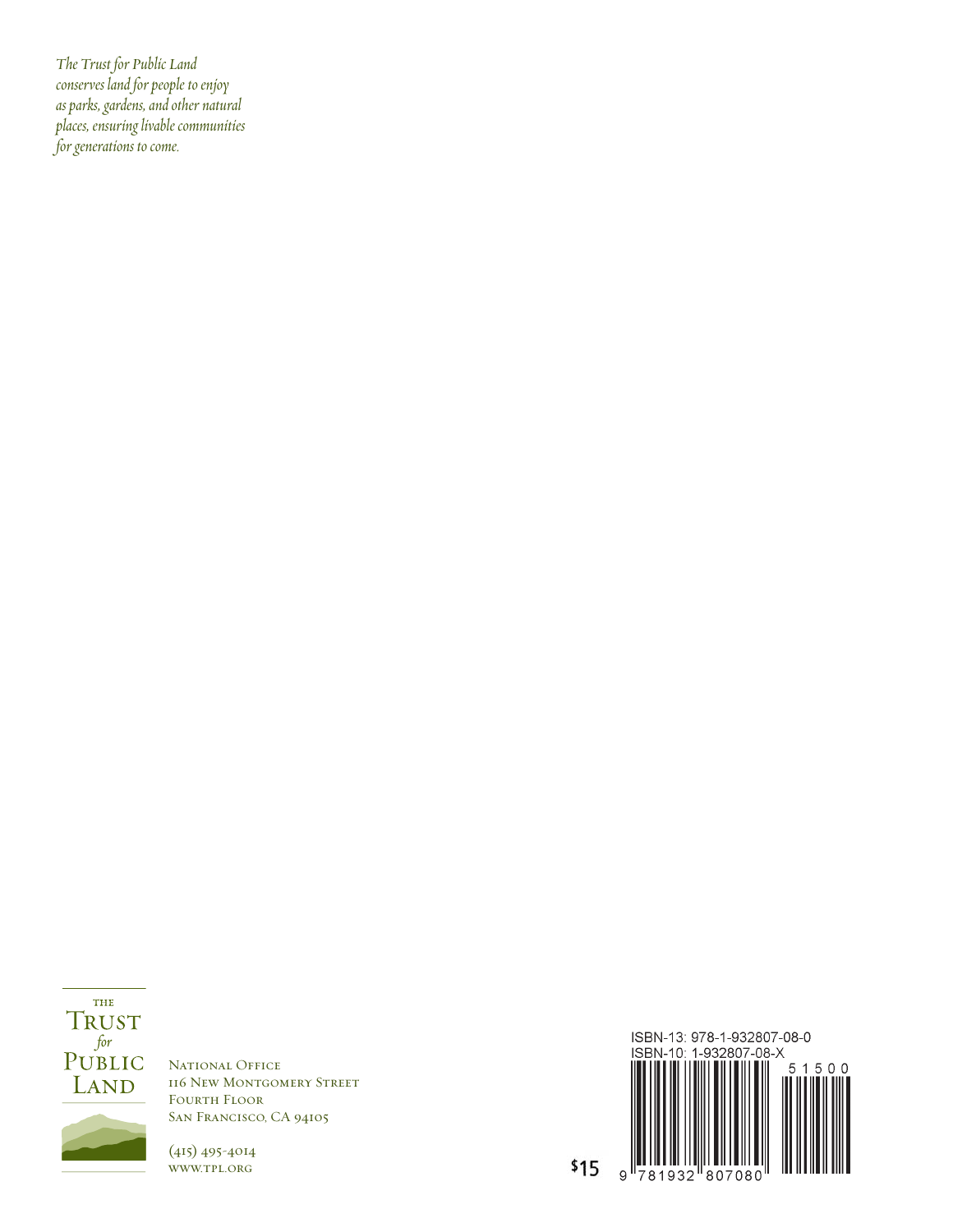# Table of Contents

| Foreword: Will Rogers, President, The Trust for Public Land3                                                                                                                                                                                                                                                                                      |
|---------------------------------------------------------------------------------------------------------------------------------------------------------------------------------------------------------------------------------------------------------------------------------------------------------------------------------------------------|
|                                                                                                                                                                                                                                                                                                                                                   |
| Physical Activity Improves Health<br>Lack of Physical Activity Leads to Obesity and Poor Health<br>Costs of Obesity<br>Obesity May Affect Life Expectancy<br>Access to Parks Increases Frequency of Exercise<br>Lack of Park Space Hinders Health<br>Park Access Inequitably Distributed<br>Community Gardens for Health                          |
| Development Patterns Discourage Physical Activity<br>Biking and Walking for Health<br>Greenways for Healthy Living<br>Reducing Air Pollution and Global Warming<br>Reducing Accidents and Mental Stress                                                                                                                                           |
| Exposure to Nature and Greenery Makes People Healthier<br>Parks Provide Therapy for Attention Deficit Disorder<br>Exposure to Nature Promotes Coping and Health<br>Why Exposure to Green Space May Benefit Health<br>Parks Support Play and Brain Development<br>Parks Promote the Social Health of Communities<br>Getting the Community Involved |
|                                                                                                                                                                                                                                                                                                                                                   |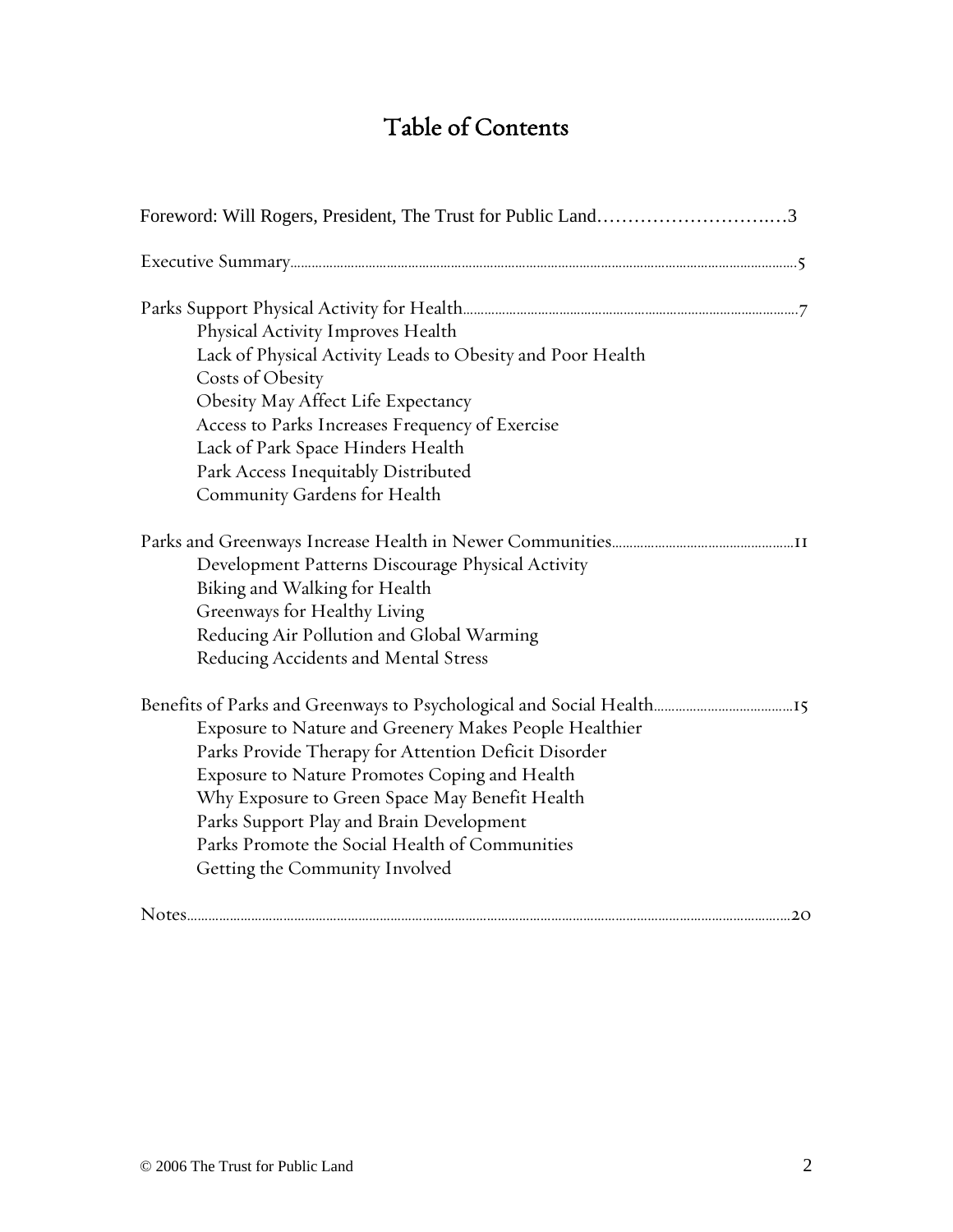# Foreword

Several years ago The Trust for Public Land launched its Parks for People initiative to put a park within easy reach of every family—particularly in cities and metropolitan areas, where 85 percent of Americans live.

That work involves helping communities plan for parks and open space conservation, often through the use of an award-winning Geographic Information System (GIS) technology that TPL calls "greenprinting." TPL also helps communities raise funds for parks and open space conservation and complete the sometimes complicated real estate transactions needed to put parks on the ground. In some cities TPL is helping to turn abandoned or underused parks and playgrounds into valuable community resources.

Another key element of the Parks for People initiative is making the case for parks and their importance to people, communities, and the environment. This white paper on the health benefits of parks is the second in a planned series that began with the 2003 publication of an overview report, The Benefits of Parks: Why America Needs More Parks and Open Space. Future topics in the series include the economic and environmental benefits of parks.

Why start with the health benefits of parks? For one reason, health is a top concern of people and communities. Also, the topic is timely. Lately the press has paid much attention to the nation's crisis of physical inactivity and resulting health problems including obesity, diabetes, and heart disease—especially among young people.

The opportunity for exercise in close-to-home parks, greenways, and other open space must be part of any comprehensive solution to this health crisis. And, as readers of the white paper will discover, supporting physical exercise is only one of many ways parks and open spaces help build the health of communities and their residents.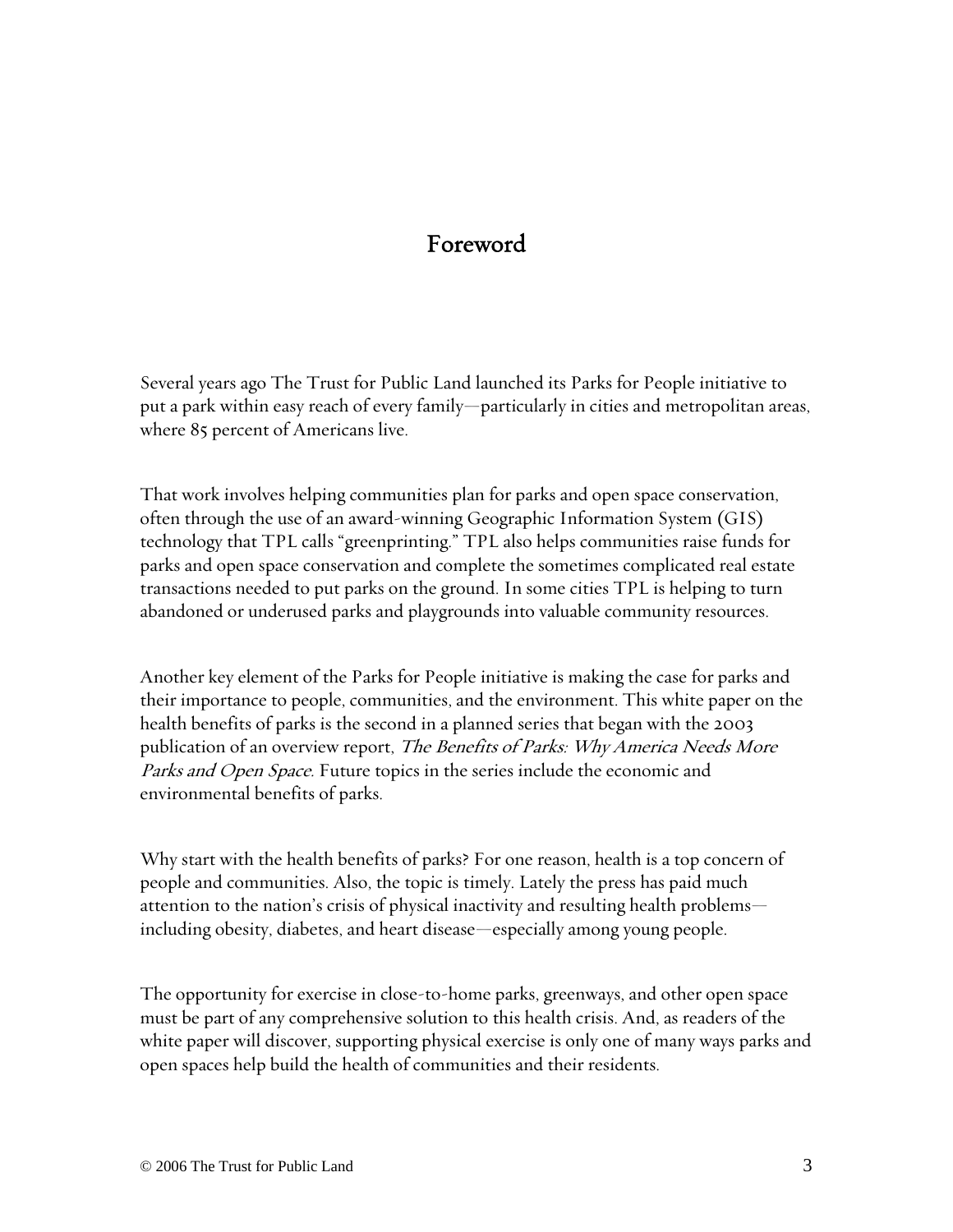TPL hopes this paper will contribute to the ongoing discussion of how the structure of communities contributes to health, and offers it as a resource for government and volunteer leaders in making the case that parks and open space are essential to the health and well-being of all Americans.

For more information, visit the Parks for People section of TPL's Web site (www.tpl.org/pforp) and sign up for TPL's Landlink/ Parks for People newsletter by clicking the Free E-Newsletter button from any TPL Web page.

TPL is pleased to bring you this report. Thanks for joining our effort to bring parks to America's people.

 $wig$ 

Will Rogers President, The Trust for Public Land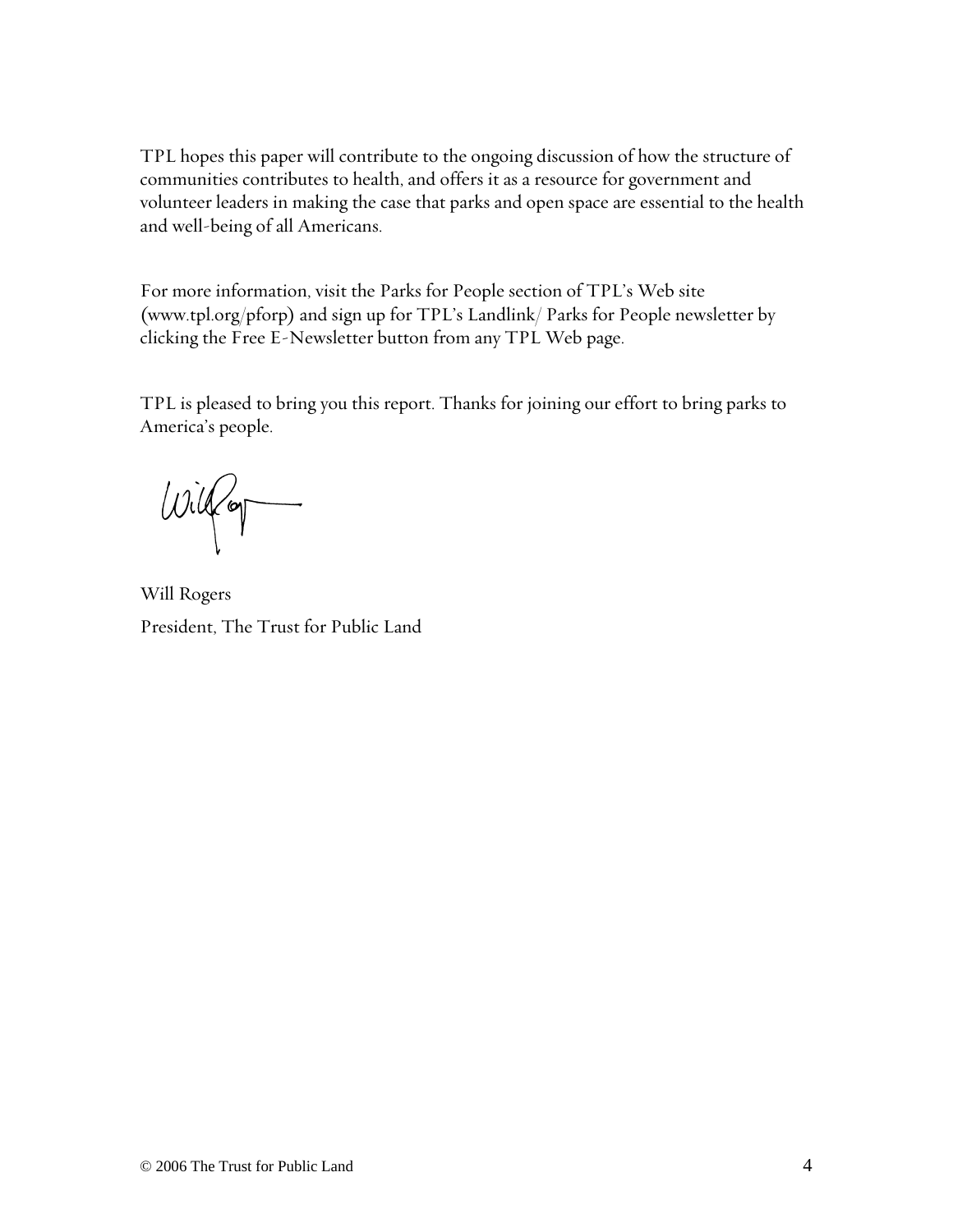## Executive Summary

Parks, playgrounds, greenways, trails, and community open spaces help keep Americans and their communities fit and healthy.

All people need physical activity to maintain fitness and health. Physical activity increases strength, flexibility, and endurance; relieves symptoms of depression and anxiety; improves mood; and enhances psychological well-being.

According to the Centers for Disease Control and Prevention (CDC), only 25 percent of American adults engage in recommended levels of physical activity, and 29 percent engage in no leisure-time physical activity at all. This sedentary lifestyle is contributing to an increased incidence of obesity along with obesity-related diseases, such as high blood pressure, diabetes, congestive heart failure, and stroke.

As one solution to the increased incidence of obesity, the CDC has called for more parks and playgrounds. Studies have shown that when people have access to parks, they exercise more.

Despite the importance of parks and other recreational open spaces to health, many Americans do not have adequate access to parks and open space. This is particularly true in American cities, where parkland is often inequitably distributed, putting certain populations at risk for health problems associated with inactivity. In Los Angeles, for example, more than 2.6 million people live too far (more than one-fourth mile) from the nearest park to walk there. Angelenos who live in low-income areas and in Latino, African American, and Asian American/Pacific Islander neighborhoods are less likely to be near parks, playgrounds, and exercise facilities than people who live in wealthier neighborhoods and in largely white neighborhoods.

Low-density, automobile-dependent patterns of development can discourage healthpromoting incidental physical activity, such as walking or cycling to school or work or to run errands. Conversely, incorporating parks and greenways into communities can support increased exercise and healthier lifestyles. Parks, greenways, and trails make transportation corridors to shops, schools, and offices more attractive and pedestrian friendly. Greenways support dedicated exercise programs; incidental exercise; and healthy, human-powered transportation. To the extent that greenways decrease the number of cars on the road, they reduce air pollution, greenhouse gas emissions, and the accidents and stress that are by-products of driving.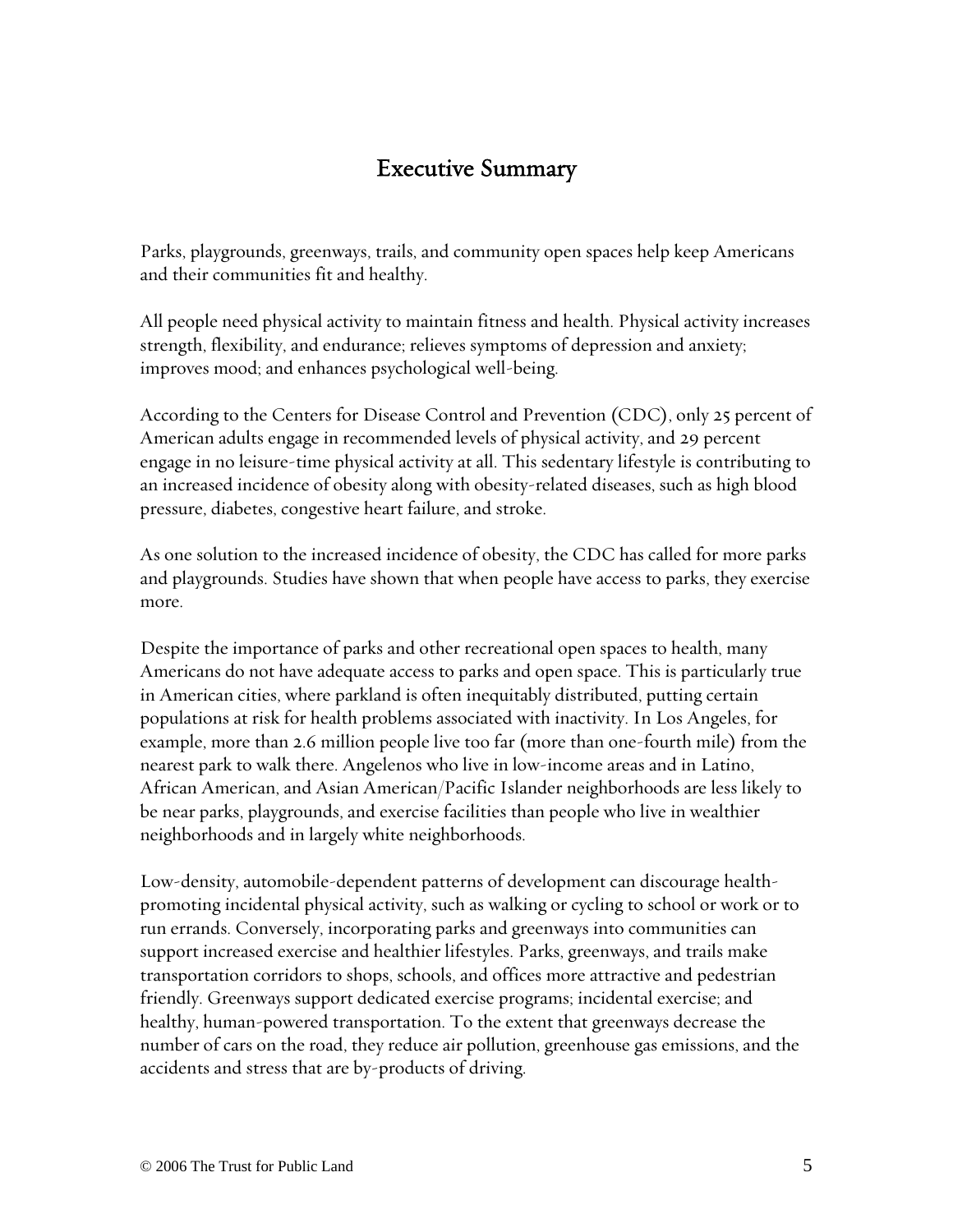Exposure to nature in parks, gardens, and natural areas can improve psychological and social health. Surgical patients recover faster with windows that look out on trees. Horticultural therapy has evolved as a form of mental health treatment based on the therapeutic effects of gardening. Children who suffer from attention deficit disorder (ADD) can concentrate on schoolwork better after taking part in activities in green settings. Residents in housing projects with views of trees or grass experience reduced mental fatigue and report that they are better able to cope with life's problems.

Parks provide children with opportunities for play, and play is critical in the development of muscle strength and coordination, language, and cognitive abilities.

Parks also build healthy communities by creating stable neighborhoods and strengthening community development. Research shows that residents of neighborhoods with greenery in common spaces enjoy stronger social ties. Neighborhoods with community gardens are more stable, losing fewer residents over time.

Parks increase "social capital." That is, when people work together in a community garden or to create a park from a vacant lot, they get to know one another, trust one another, and look out for one another. The accomplishment of creating a new park helps people to believe that they can effect change.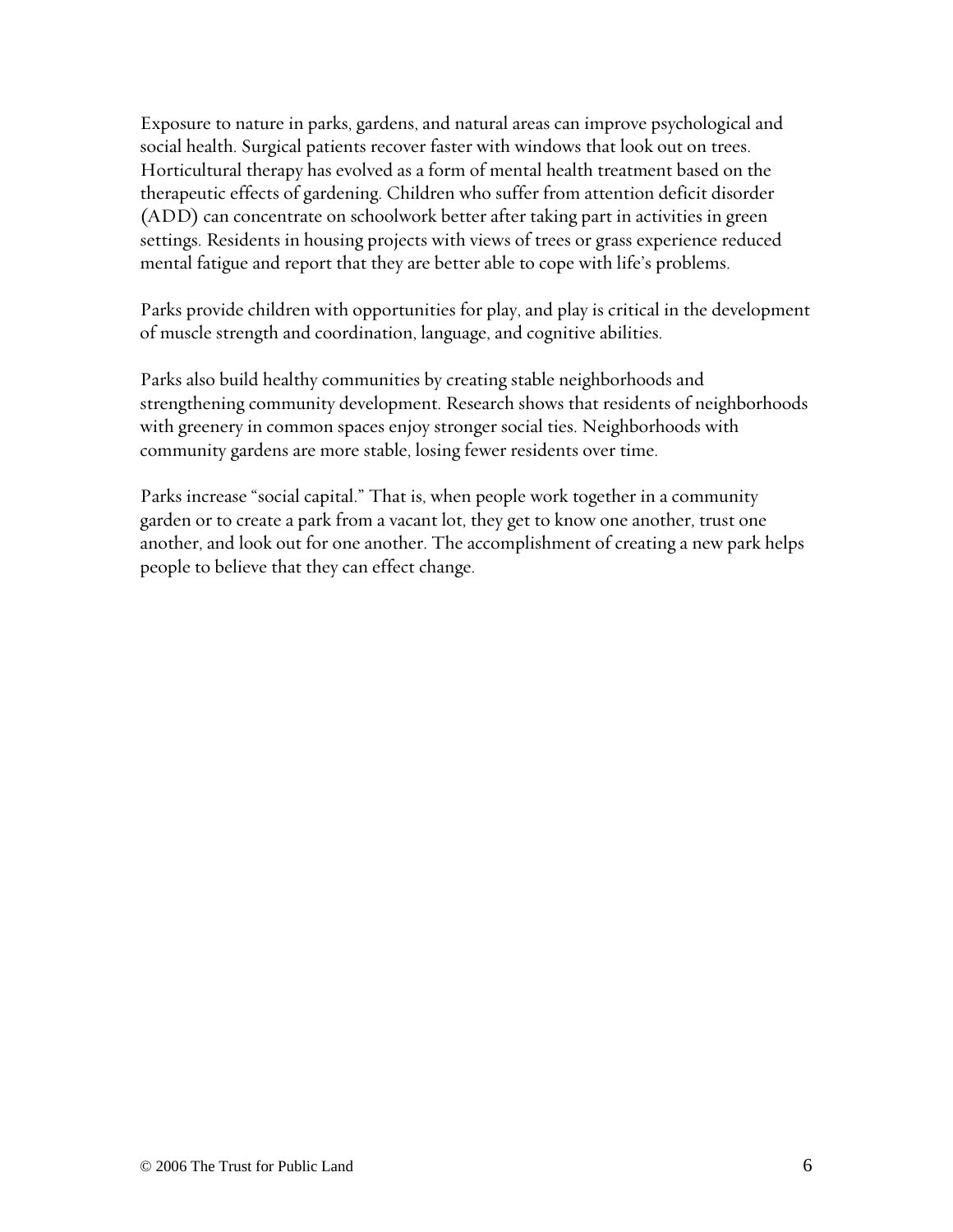# Parks Support Physical Activity for Health

#### Physical Activity Improves Health

A landmark report by the U.S. surgeon general found that people who engage in regular physical activity benefit from reduced risk of premature death; reduced risk of coronary heart disease, hypertension, colon cancer, and non-insulin-dependent diabetes; improved maintenance of muscle strength, joint structure, and joint function; reduced body weight and favorable redistribution of body fat; improved physical functioning if they suffer from poor health; and healthier cardiovascular, respiratory, and endocrine systems.<sup>1</sup>

"Americans can substantially improve their health and quality of life by including moderate amounts of physical activity in their daily lives," the report found. It also found that "health benefits appear to be proportional to the amount of activity; thus, every increase in activity adds some benefit."<sup>2</sup>

Physical activity also produces important psychological benefits, the surgeon general found. It relieves symptoms of depression and anxiety, improves mood, and enhances psychological well-being.3

#### Lack of Physical Activity Leads to Obesity and Poor Health

Despite these now well-known benefits of physical activity, however, only 25 percent of American adults engage in the recommended levels of physical activity, and 29 percent engage in no leisure-time physical activity, according to the Centers for Disease Control and Prevention (CDC). The numbers for children and adolescents are similar: only 27 percent of students in grades 9 through 12 engage in moderate to intensive physical activity.<sup>4</sup>

Such a sedentary national lifestyle has contributed to an epidemic of obesity. Among U.S. adults aged 20 and older, 66.3 percent were obese or overweight in 2003–4, according to the CDC. This is a sharp increase over the 56 percent falling into these categories a mere decade before, during the study period 1988–94. $^{\rm 5}$  Even more alarmingly, the percentage of children and adolescents who are overweight has quadrupled and trebled since the early 1970s; 18.8 percent of children aged 6–11 and 17.4 percent of adolescents aged 12– 19 are now seriously overweight.<sup>6</sup>

People who are obese suffer increased risk of high blood pressure, high blood cholesterol, congestive heart failure, stroke, gallstones, osteoarthritis, some types of cancer (such as endometrial, breast, and prostate), complications of pregnancy, poor female reproductive health (such as menstrual irregularities, infertility, and irregular ovulation), and bladder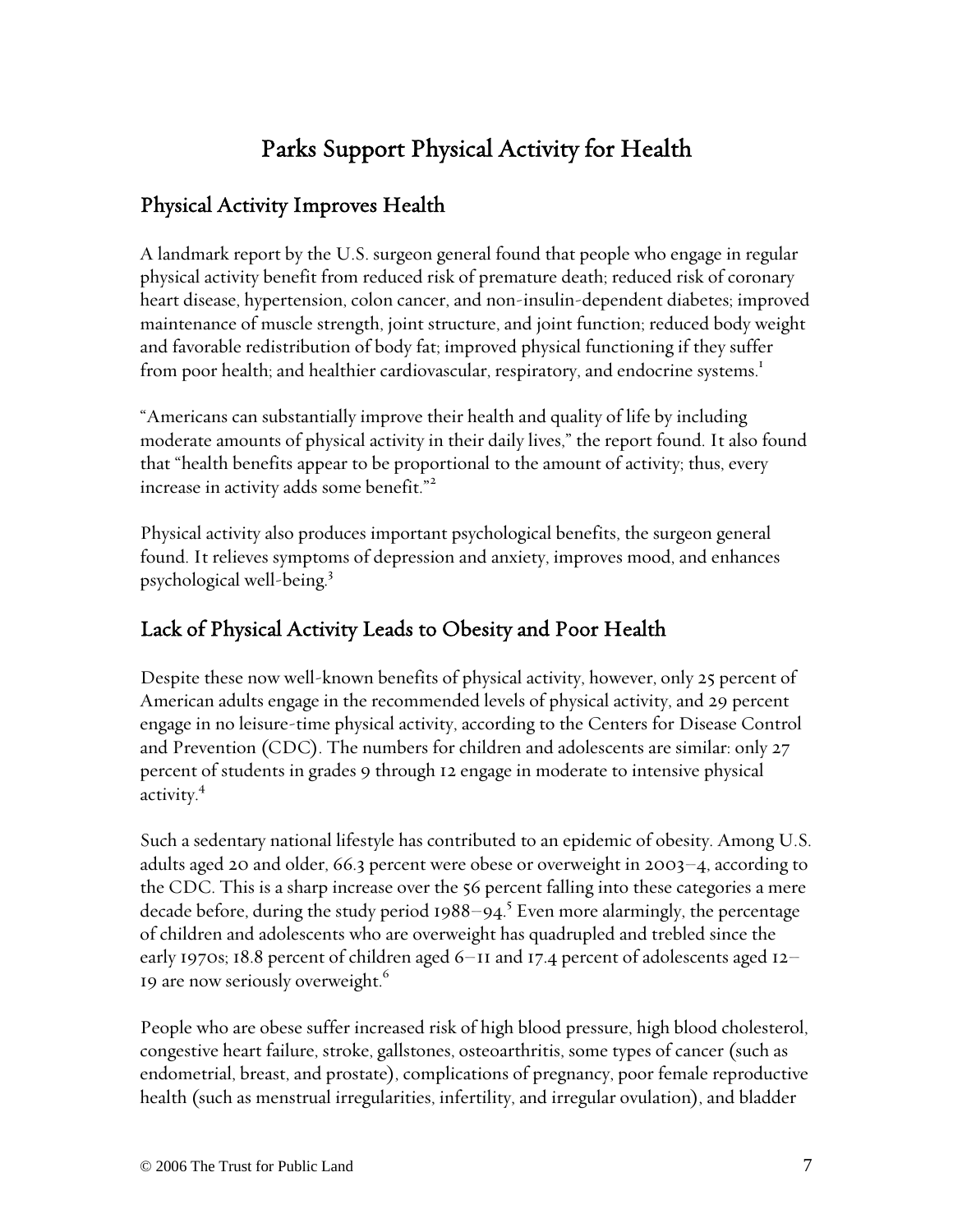control problems. They also suffer great risk of psychological disorders such as depression, eating disorders, distorted body image, and low self-esteem.7

# Costs of Obesity

Many expenses result from caring for people with these conditions. They include preventative, diagnostic, and treatment health care; pharmaceuticals; rehabilitation; ambulance transportation; hospital and home care charges; and lost wages due to illness, disability, and early death. Expenses resulting from conditions related to obesity and overweight totaled \$117 billion in 2000. $^8$ 

Another study found that approximately 300,000 premature deaths per year in the United States were attributable to obesity and overweight.<sup>9</sup>

By the end of the decade, the number of people who die prematurely from obesity will be greater than the number who die from smoking, according to the *American Journal of* Health Promotion as reported in HealthDay News.<sup>10</sup>

# Obesity May Affect Life Expectancy

Researchers publishing in the *New England Journal of Medicine* in 2005 asserted that average life expectancy in the United States will soon begin to decline as a result of the large number of people who are obese and overweight, reversing gains made in human life expectancy over the past 1,000 years and particularly in the last 150 years.

The researchers found that obesity currently reduces U.S. life expectancy by one-third to three-fourths of a year. But they predict that in the coming decades life expectancy could be curtailed by two to five years.<sup>11</sup>

Critics of the study contend that it is based on limited data and flawed methodology, is "excessively gloomy," and even suffers from a conflict of interest.<sup>12</sup> The researchers themselves admit that life expectancy gains could be preserved with advances in public health policy or medical treatment.

#### Access to Parks Increases Frequency of Exercise

Fortunately, strong evidence shows that when people have access to parks, they are more likely to exercise, which can reduce obesity and its associated problems and costs.

A group of studies reviewed in the American Journal of Preventive Medicine showed that "creation of or enhanced access to places for physical activity combined with informational outreach" produced a 48.4 percent increase in the frequency of physical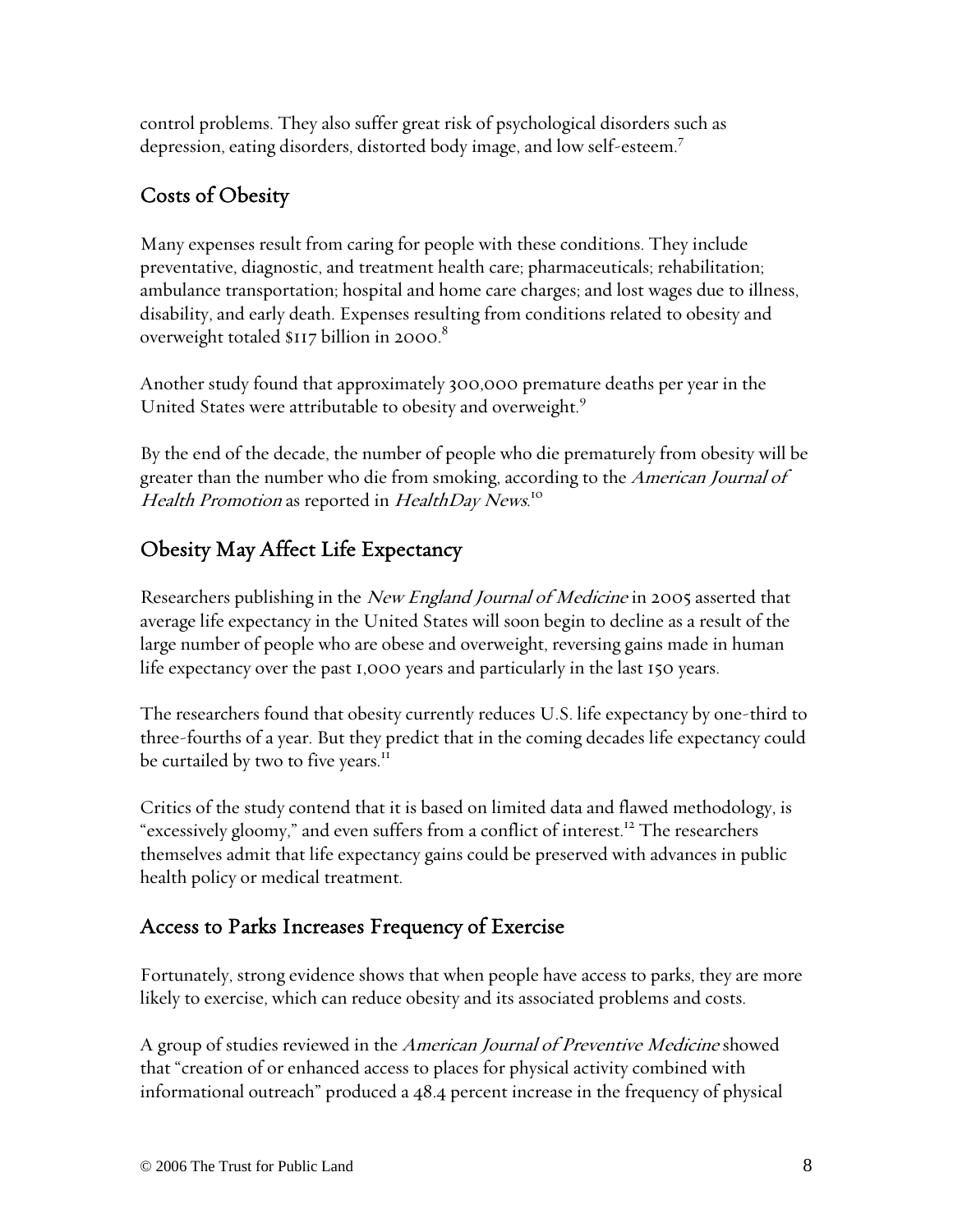activity.<sup>13</sup> The same studies showed that easy access to a place to exercise results in a 5.1 percent median increase in aerobic capacity, along with weight loss, a reduction in body fat, improvements in flexibility, and an increase in perceived energy.<sup>14</sup>

A national study by the RAND Corporation looked at the correlation between physical activity in adolescent girls and proximity to parks and schools. Researchers found that girls who live close to parks participate in more physical activity than those who live farther away.<sup>15</sup> Another RAND Corporation study found that Los Angeles residents who live near parks visit them and exercise more often than people who live greater distances from green spaces.<sup>16</sup>

# Lack of Park Space Hinders Health

Unfortunately, residents of many American communities do not have easy access to a park or recreation facility. This is especially true in cities and urban areas, where 80 percent of Americans lived in 2000.<sup>17</sup>

For example, parkland covers a mere 3.8 percent of Atlanta's total area, and no public green space in the city is larger than one-third of a square mile.<sup>18</sup>

In New York City, nearly half the districts have less than 1.5 acres of parkland per 1,000 residents.<sup>19</sup>

Study after study shows that when people can't reach parks, they often go without exercise. This is especially true of low-income people who can't afford gym memberships. And exercise is a key determinant in avoiding obesity and maintaining health.

### Park Access Inequitably Distributed

There is a notable paucity of parks in poor communities. More generally, there is a correlation among poverty, minority status, obesity, ill health, and neighborhood factors that discourage exercise, including the absence of parks and recreation facilities.

For one study, researchers observed 405 communities and made a statistical estimate of the likelihood that communities with differing poverty rates would include a bike path. They concluded that in communities with a 1 percent poverty rate there was a 57 percent chance of a bike path being present. In communities with a 10 percent poverty rate, there was only a 9 percent chance that a bike path would be present.<sup>20</sup>

For a paper published in *Pediatrics*, researchers studied nearly 20,000 adolescents nationwide, relating access to facilities for physical activity (mapped in distance from their homes) with frequency of exercise and obesity levels. Teens living in high-minority,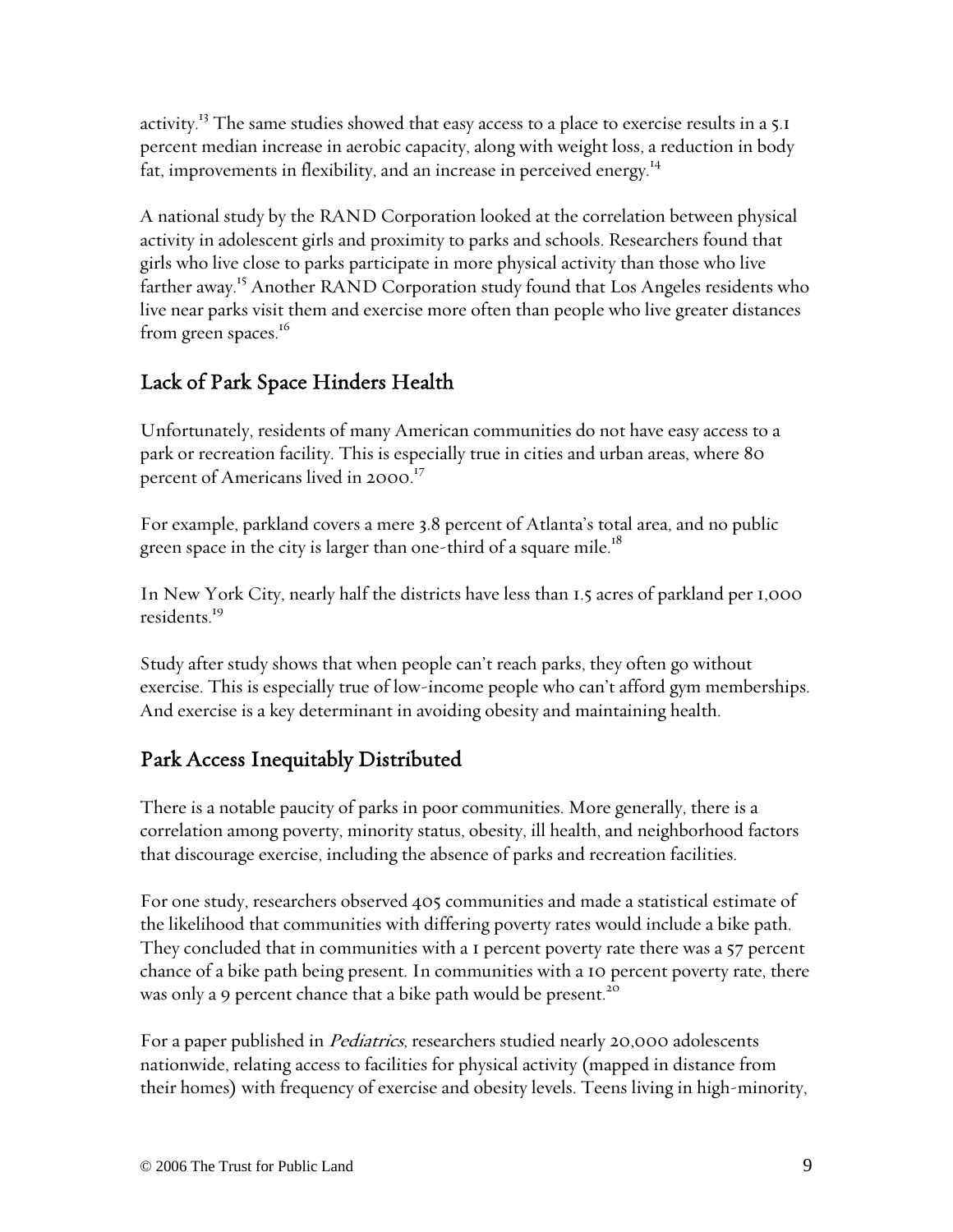lower-educated areas were half as likely as those in low-minority, higher-educated zones to have access to a facility in which to exercise. The odds of being overweight declined as the number of exercise facilities increased. Teens who lived in areas with seven facilities were 32 percent less likely to be overweight and 26 percent more likely to be highly active than those who lived in areas with no facilities. $^{21}$ 

A 2005 University of Southern California study of park access in Los Angeles found that people who live in areas of low income or concentrated poverty and in Latino, African American, and Asian American/Pacific Islander neighborhoods are less likely than people living in largely white neighborhoods to have nearby access to parks, playgrounds, and other exercise facilities.<sup>22-23</sup> In all, more than 2.6 million Angelenos live more than a quarter mile from the nearest park.

Lack of park access is likely a contributing factor to a lack of fitness among Los Angeles schoolchildren. In the 2003–4 school year, nearly one-third of the schools in the Los Angeles Unified School District had fewer than 10 percent of students meeting basic fitness levels. In 40 of the district's 605 schools, not a single student was rated as physically fit. $24$ 

The proximity of a park to where people live is not the only factor that influences whether they will exercise there. Features such as adequate lighting, availability of toilets and drinking water, and park design and maintenance all affect how much the park will be used. $25$ 

#### Community Gardens for Health

Inner-city neighborhoods often are at a disadvantage when it comes to finding healthful, nutritious food. Along with lack of exercise, poor diet can be a contributing factor to obesity and related health problems among people who live in these neighborhoods.

Community gardens provide both stress-reducing exercise and healthy, inexpensive or free produce. In 1999, 15 community gardens in New York City grew 11,000 pounds of fresh produce, of which they donated 50 percent to local soup kitchens and food pantries. The same year a single garden in the South Bronx grew 200 pounds of tomatoes and 75 pounds of peppers.<sup>26</sup> At many gardens throughout the city, gardeners give away their produce to neighbors and passersby.<sup>27</sup>

Gardening builds strength, endurance, and flexibility. For example, raking or carrying leaves builds endurance and strength, while pruning cultivates flexibility. Studies show that gardeners eat vegetables more frequently than nongardeners. And gardening helps people relax, unwind, and connect with others. It also reduces blood pressure and relieves muscle tension. Moreover, gardening is a form of physical activity that people can do at any age.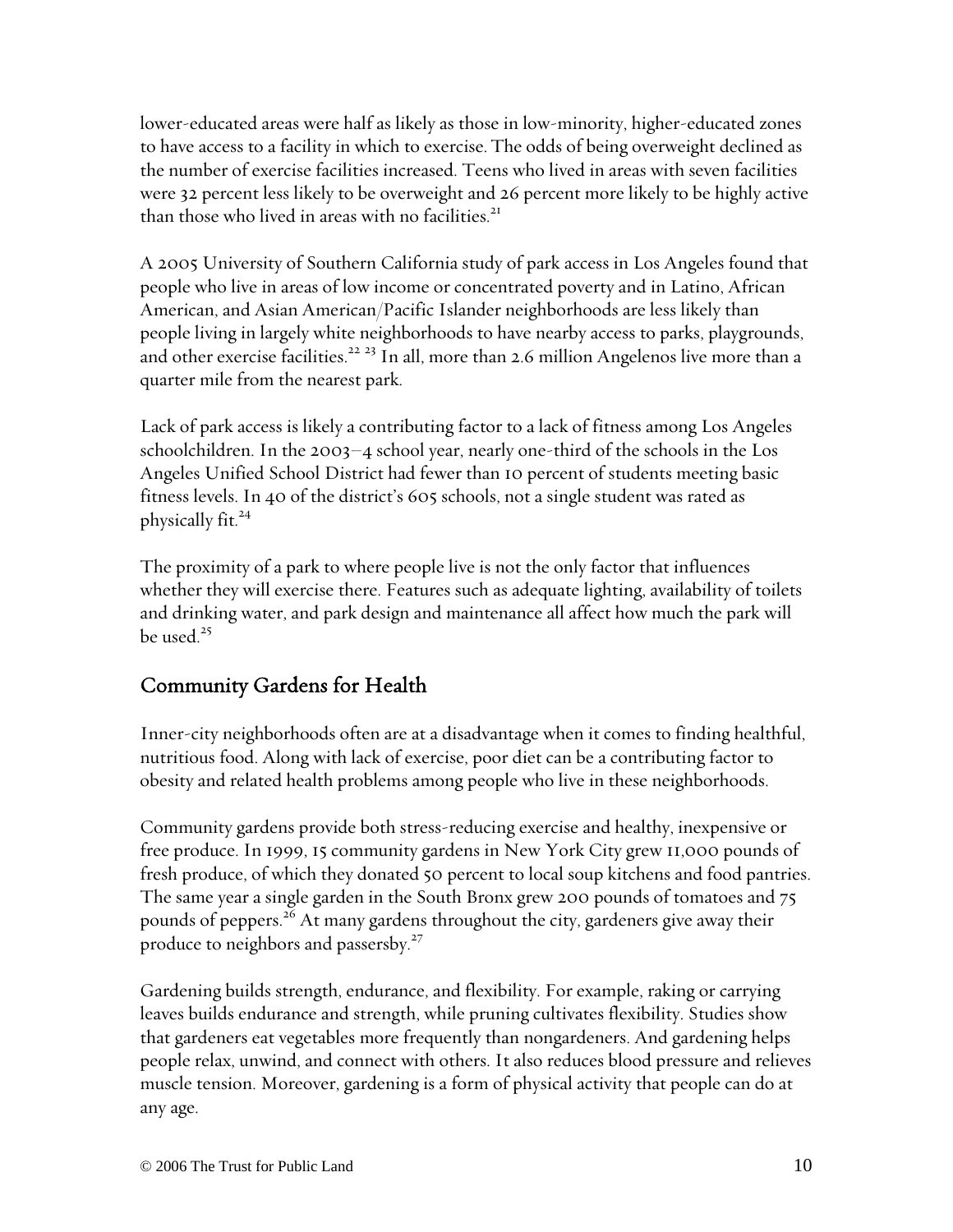# Parks and Greenways Increase Health in Newer Communities

#### Development Patterns Discourage Physical Activity

The development pattern known as sprawl arose after World War II. Typified by freeways, strip malls, and cul-de-sac housing developments, it so heavily favors car use that most people are unable to walk or bicycle for transportation. San Diego State University researchers wrote in 2004: "Current reliance on personal vehicle use, along with other factors contributing to more sedentary lifestyles (e.g., application of technology to work and entertainment), has engineered physical activity for nonexercise purposes out of many Americans lives."<sup>28</sup>

A 2004 RAND study on sprawl found that "living in a high-sprawl area has the equivalent effect on your health as aging four years."<sup>29</sup>

In a landmark 2003 study, researchers related sprawl in U.S. counties with the body mass index (BMI) of people living in those counties. They found that people in sprawling counties walk less, weigh more, and have more hypertension than people who live in more compact counties, where they could more easily walk in the course of daily life. Comparing the most compact county, New York, with the most sprawled, Geauga County, Ohio, researchers found that New York residents walked 79 minutes more per month and weighed 6.3 pounds less.<sup>30</sup>

A 2004 study of nearly 11,000 people in Atlanta, Georgia, found that each hour spent in daily driving corresponded with a 6 percent increase in the odds of being obese, while each kilometer walked had a correlating 4.8 percent reduction in obesity risk.<sup>31</sup> The researchers also divided Atlanta's communities into four categories, ranging from residential (sprawled) to mixed-use (compact), and found that the relative risk of being obese was 35 percent higher in the sprawled areas.<sup>32</sup>

#### Biking and Walking for Health

One key way to incorporate exercise into daily activity is to walk or bike for errands near home. A 1997 study found that 83 percent of all trips are taken for short, nonwork purposes.<sup>33</sup> National data find that 14 percent of these trips are within one-half mile and 27 percent are within one mile of home—both considered walkable distances—and 63 percent were within five miles, considered reachable by bicycle.<sup>34</sup>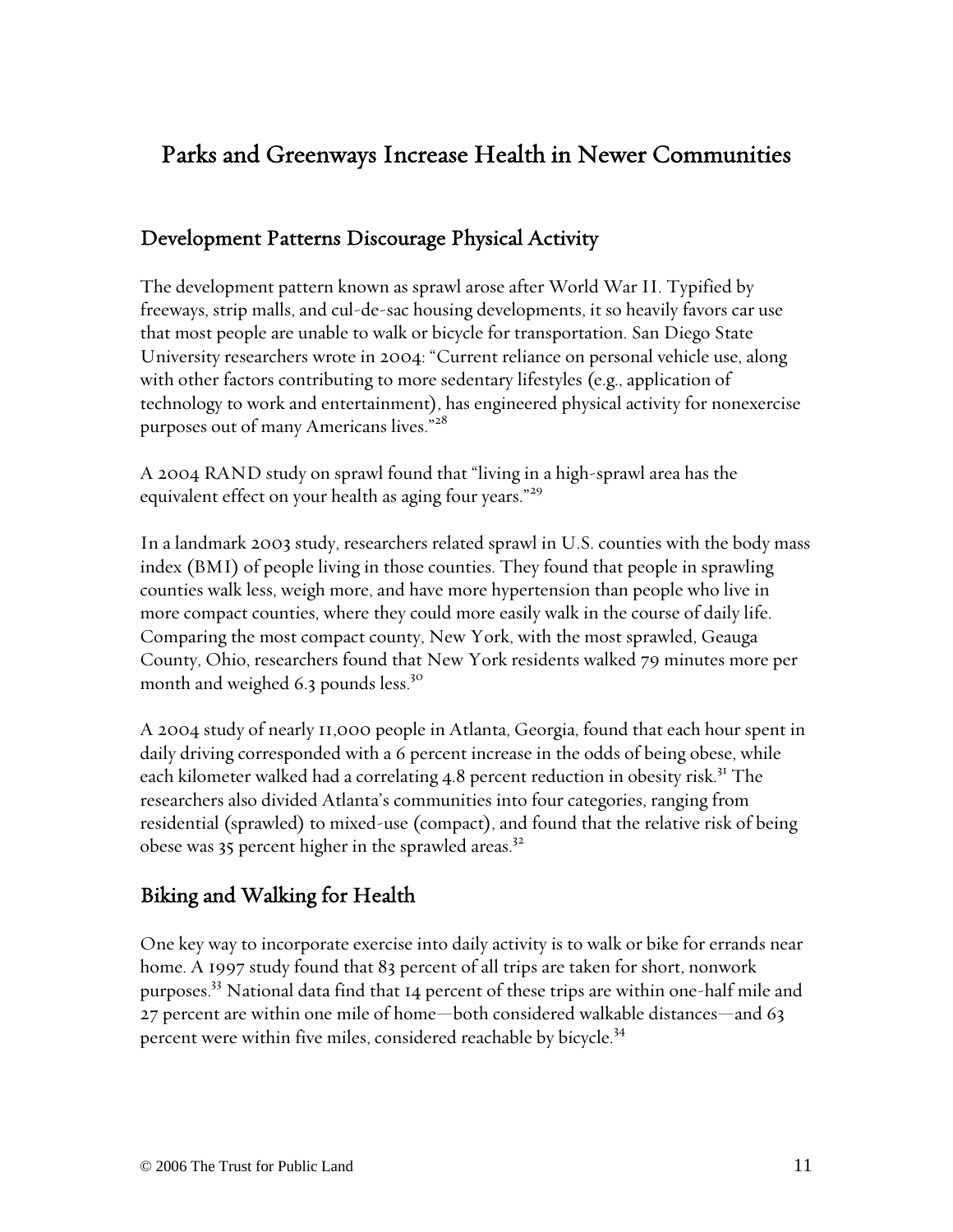Even short walks can make a difference. The CDC estimates that a difference of 100 calories of exercise per person per day—a 20-minute walk—could eliminate the nation's obesity epidemic.35

Health professionals promote the benefits of incidental exercise, such as gardening, climbing stairs, or biking to do errands, and they note that, whereas people might not maintain enthusiasm for a dedicated exercise program, incidental physical activity requires less motivation.36

Some urban planners are working to promote what they call *active living* communities, with compact layout, sidewalks, and greenways, where people can seamlessly integrate 30 minutes of physical activity into their daily routine.<sup>37</sup>

Active living finds common ground with *smart growth* and *new urbanism*, which attempt to address sprawl's effect on health and the environment.<sup>38</sup> Other movements with complementary goals include *healthy communities, sustainable development*, and *livable* communities. 39

#### Greenways for Healthy Living

Leaders of all these movements highlight greenways as a way to fulfill the goals of healthy living. These sinuous, skinny parks and trails, ranging in length from a few blocks long to many miles, link larger parks, schools, offices, and stores. Often developed from abandoned railroad corridors or along waterfronts, they are a popular way for communities to promote healthy lifestyles. They support dedicated exercise programs; incidental exercise such as running errands; and healthy, human-powered transportation such as walking and biking to school or work.

Greenways in a community have been shown in several studies to increase regular physical activity, particularly among people who live nearby. In a survey of trail users in southeastern Missouri, 55 percent of respondents said they were exercising more since the trail was built.<sup>40</sup> And users of six trails in Indiana reported that they were getting more exercise because of their trails.<sup>41</sup>

Trails also figure prominently in the Safe Route to School programs created by many communities over the last several years. These programs provide children with walking and biking zones completely separate from auto traffic and teach them good attitudes toward exercise while they are young and impressionable. $42$ 

And greenways share an important trait with private health clubs—a much more expensive way to get exercise. As in a health club, people on a community trail can see and interact with others who are also exercising, adding a key ingredient of social support that encourages participation in physical activity.<sup>43</sup>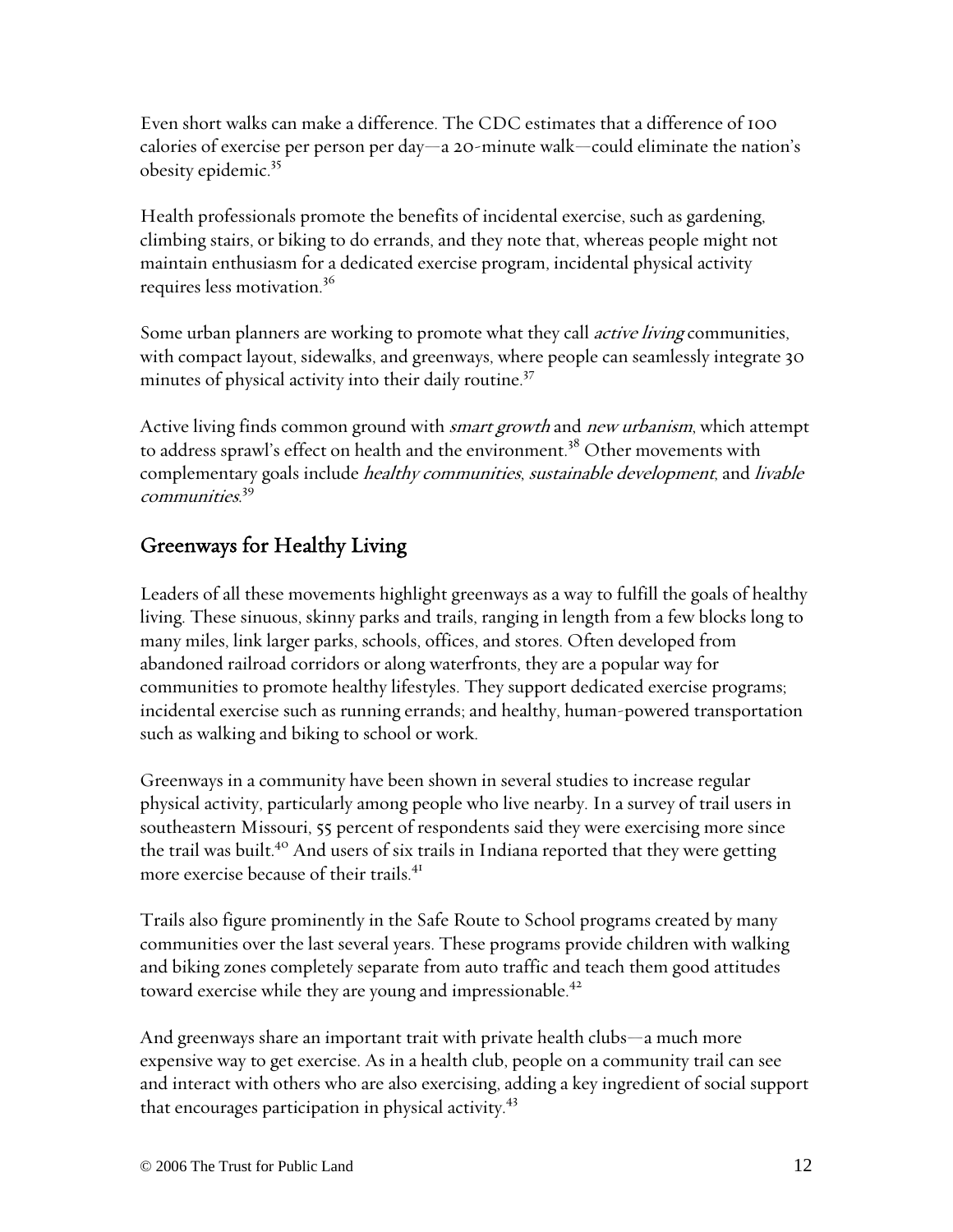Dr. Ross Brownson of Saint Louis University led a study about how environmental and policy issues affect physical activity. He concluded, "[T]his study suggests that changing communities by making them safer and offering people access to community parks, public recreation facilities, and walking and biking trails may help reduce the prevalence of overweight by promoting physical activity and healthy lifestyles."44

#### Reducing Air Pollution and Global Warming

To the extent that greenways can reduce automobile miles traveled, they help mitigate health problems associated with fossil-fuel consumption.

One of these is respiratory disease resulting from increased air pollution. At the Third Ministerial Conference on Environment and Health, held in London in 1999, researchers presented results from a study on the health effects of air pollutants from traffic in Austria, France, and Switzerland and their related costs, and later republished the findings in a WHO report. They found that vehicle-related pollution caused more deaths than traffic accidents.45

Driving is also a major factor in global warming, causing 26 percent of greenhouse gas emissions in the United States. Greenhouse gases from vehicles increased 18 percent during the 1990s, mostly because people traveled more miles. Global warming is expected to threaten human health with more frequent and more intense heat waves and increased prevalence of infectious diseases.<sup>46</sup> <sup>47</sup> <sup>48</sup> 49

Parks and greenways can mitigate air pollution and increased temperatures. Mature tree canopies can reduce air temperature five to ten degrees, helping to counteract the urban heat island effect, according to the University of Washington's Center for Urban Horticulture.<sup>50</sup> And trees filter pollutants out of the air. According to American Forests, trees in Atlanta remove 19 million pounds of pollutants annually, a service worth \$47 million.<sup>51</sup>

#### Reducing Accidents and Mental Stress

Reducing miles driven by providing greenway transportation routes also helps reduce the frequency of highway accidents. By creating pedestrian routes separated from traffic, greenways also help reduce vehicle–pedestrian accidents, which now result in 6,000 deaths and 110,000 injuries each year in the United States.<sup>52</sup> 53 Accidents involving vehicles and pedestrians are less common in countries such as the Netherlands and Germany, which have separate pedestrian and cycling lanes.<sup>54</sup>

Long hours of driving also take a toll on mental health. One indicator that commuting is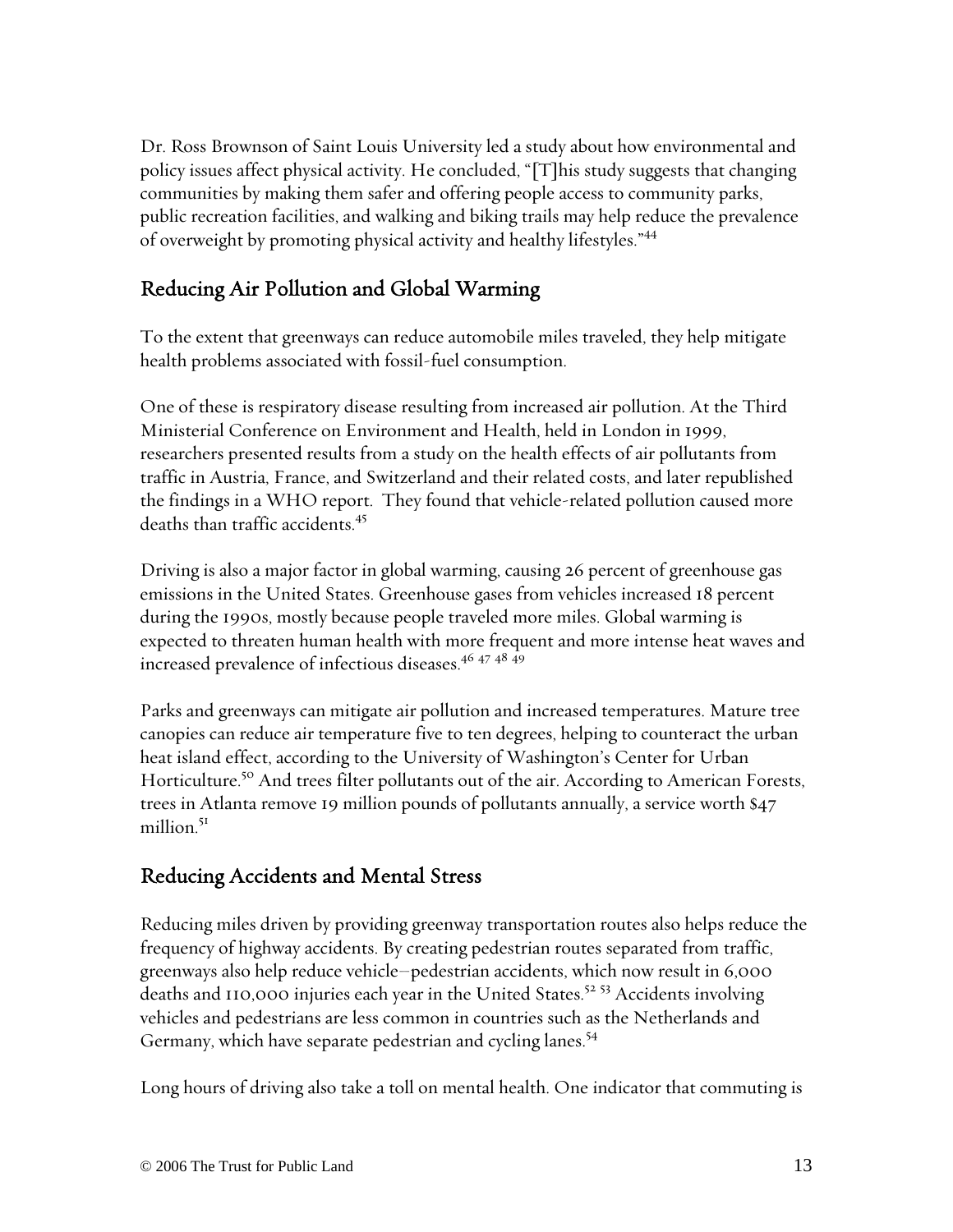affecting people's peace of mind is the increase in road rage, when an angry driver tries to injure or kill another driver over a traffic dispute.<sup>55</sup> From 1990 to 1996, 10,000 incidents of road rage were documented, including 12,610 injuries and 218 deaths. Weapons included guns, knives, clubs, fists, feet, and vehicles. The documented period showed a 51 percent increase in incidents, according to the AAA Foundation for Traffic Safety.<sup>56</sup>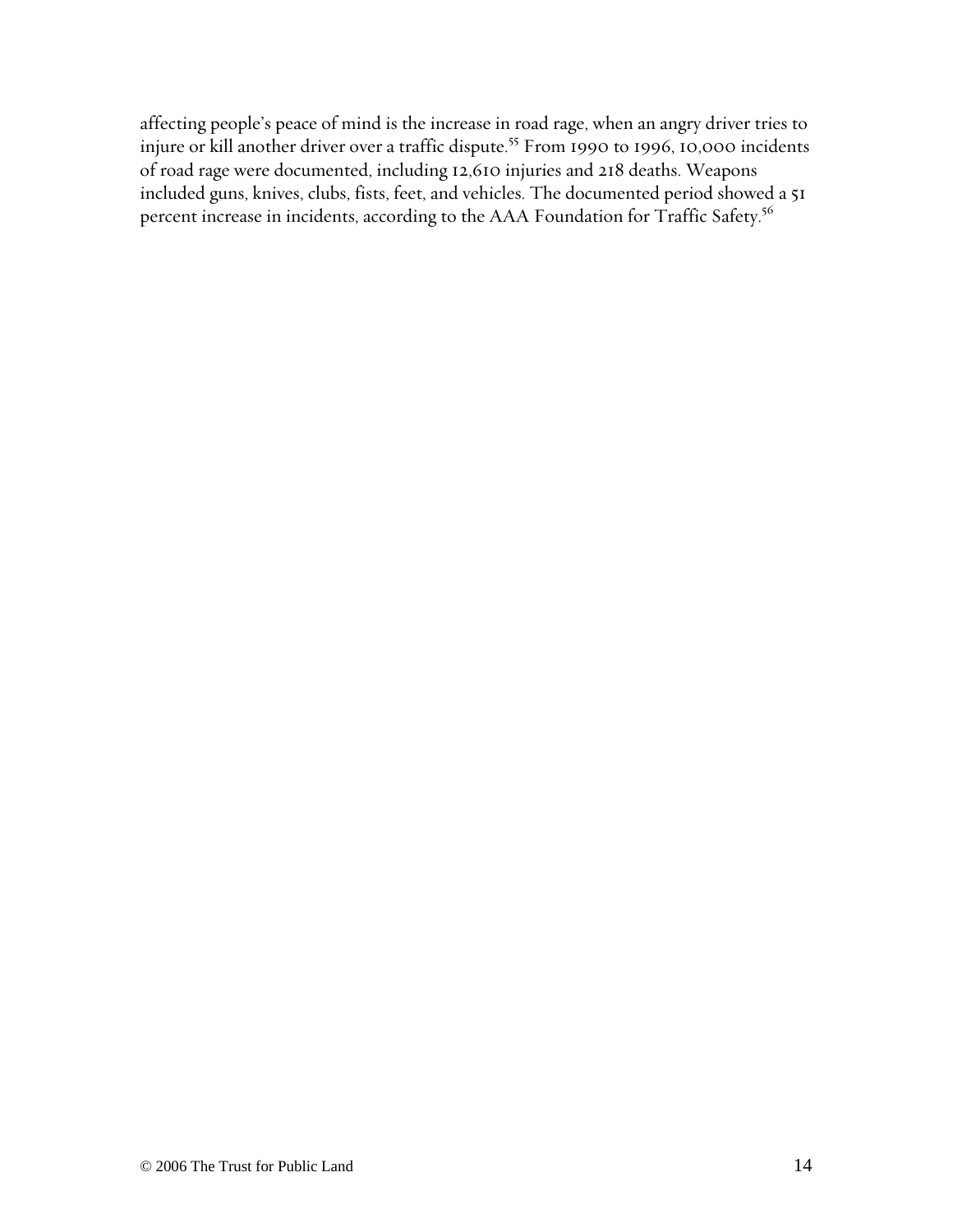# Benefits of Parks and Greenways to Psychological and Social Health

#### Exposure to Nature and Greenery Makes People Healthier

A growing body of research shows that mere contact with the natural world improves physical and psychological health.

One important study reviewed the recovery of surgical patients in a Pennsylvania hospital. The rooms of some patients offered views of a stand of trees, while others faced a brown brick wall. A review of ten years of medical records showed that patients with tree views had shorter hospitalizations, less need for pain killers, and fewer negative comments in the nurses' notes, compared with patients with brick-wall views.<sup>57</sup>

The benefits extend to psychological health. "The concept that plants have a role in mental health is well established," according to a review of previous studies by Howard Frumkin in the American Journal of Preventive Medicine. "Horticultural therapy evolved as a form of mental health treatment, based on the therapeutic effects of gardening. It is also used today in community-based programs, geriatrics programs, prisons, developmental disabilities programs, and special education."<sup>58 59</sup>

Further, "research on recreational activities has shown that savanna-like settings are associated with self-reported feelings of 'peacefulness,' 'tranquility,' or 'relaxation,'" Frumkin writes. "Viewing such settings leads to decreased fear and anger … [and] is associated with enhanced mental alertness, attention, and cognitive performance, as measured by tasks such as proofreading and by formal psychological testing."<sup>60</sup>

#### Parks Provide Therapy for Attention Deficit Disorder

About 2 million U.S. children suffer from attention deficit disorder (ADD), a condition that negatively impacts academic performance, peer relationships, and family harmony. In addition, children with ADD are at greater risk than their peers for low self-esteem, anxiety, and depression. Current treatments of medication and behavioral therapy have serious side effects or limited efficacy.

Researchers have recently discovered that children with ADD can concentrate on schoolwork and similar tasks better than usual after taking part in activities in green settings, such as walking through or playing in a park. And the greener a child's play area, the less severe the symptoms.<sup>61</sup>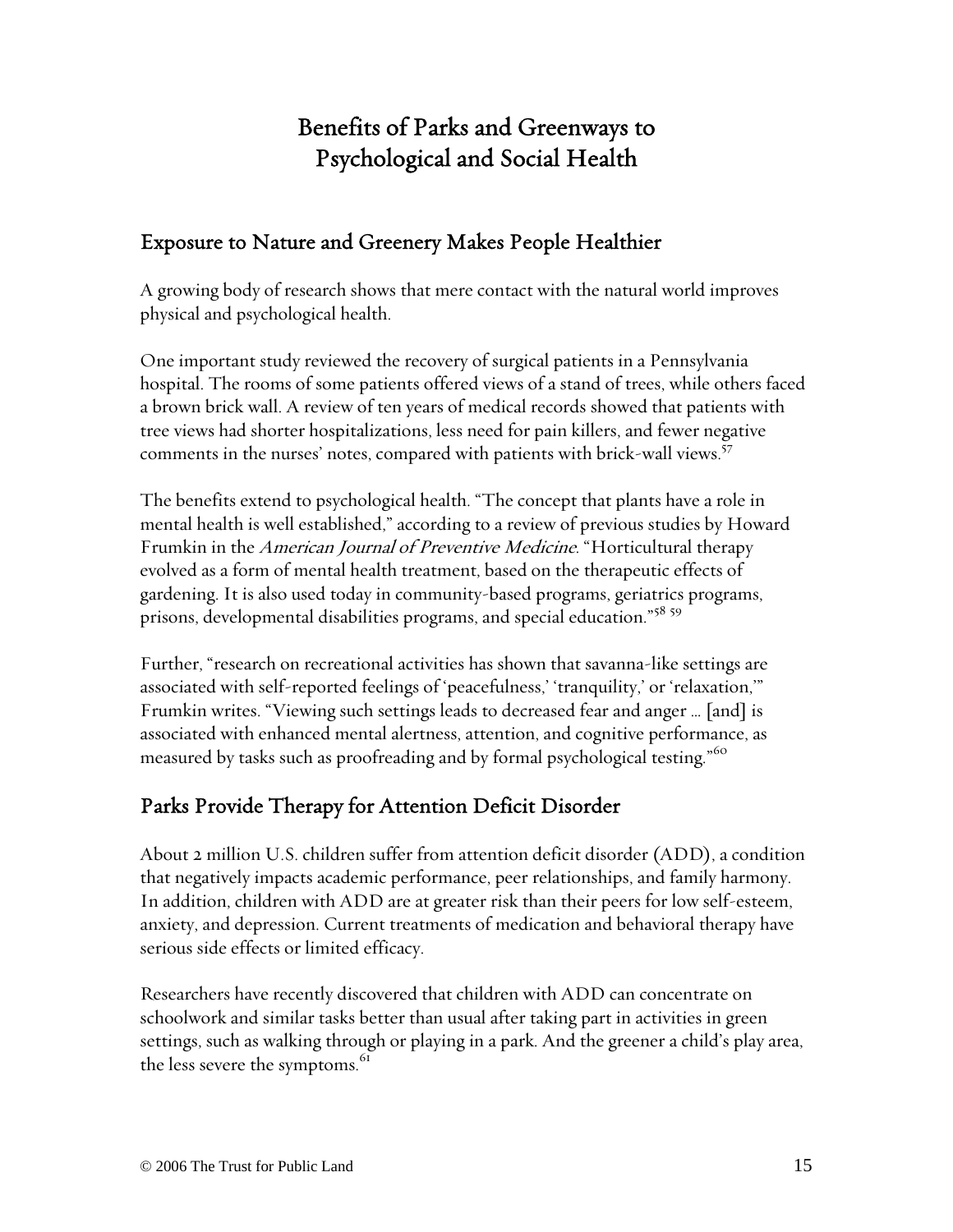#### Exposure to Nature Promotes Coping and Health

A 2001 study examined how exposure to nature affected residents of Chicago housing projects and their ability to address major life challenges. These include crowding, noise, danger, and poverty; the demands of single parenting or other caretaker responsibilities; unemployment; paying the bills; getting enough food each month; running out of medicine; dealing with violence, including fear of bullets coming through the windows or children getting shot while playing; and parenting problems in this environment, such as keeping a son out of a gang or a daughter from getting pregnant. These stressors lead to chronic mental fatigue and can become overwhelming. $62$ 

Researchers found that residents with even limited views of trees or grass from their apartments reported less mental fatigue, less procrastination in dealing with life issues, and feeling that their problems were less severe, more solvable, and of shorter duration than residents with no views of nature. Even small amounts of nature, such as a few trees and a bit of grass, were shown to have an impact.<sup>63</sup>

#### Why Exposure to Green Space May Benefit Health

Important theoretical foundations in the area of nature and health were laid by Harvard biologist Edward O. Wilson, who in 1984 hypothesized the existence of biophilia, "the innately emotional affiliation of human beings to other living organisms."<sup>64</sup>

Howard Frumkin has extended this idea to postulate "an affinity for nature that goes beyond living things, to include streams, ocean waves, and wind."<sup>65</sup> This affinity may stem from evolutionary roots: "For the great majority of human existence, human biology has been embedded in the natural environment," Frumkin writes. "Those who could smell the water, find the plants, follow the animals, and recognize the safe havens, must have enjoyed survival advantages."<sup>66</sup>

These theories make the findings of the studies mentioned in this section easier to understand, especially when considered along with a related theory called habitat selection. This suggests that organisms gravitate toward environments in which they are likely to flourish.<sup>67</sup> and many researchers have documented a human preference for natural elements.<sup>68</sup> Conversely, animals stuck in unsuitable habitats suffer social and psychological breakdown.<sup>69</sup> Researcher Frances Kuo suggests that humans prefer nature in their landscapes because it is a key ingredient of human habitat, is essential to our psychological and social health, and has an apparent beneficial effect on blood pressure, heart rate, mood, day-to-day effectiveness, social behavior, cognitive functioning, and work performance.<sup>70</sup>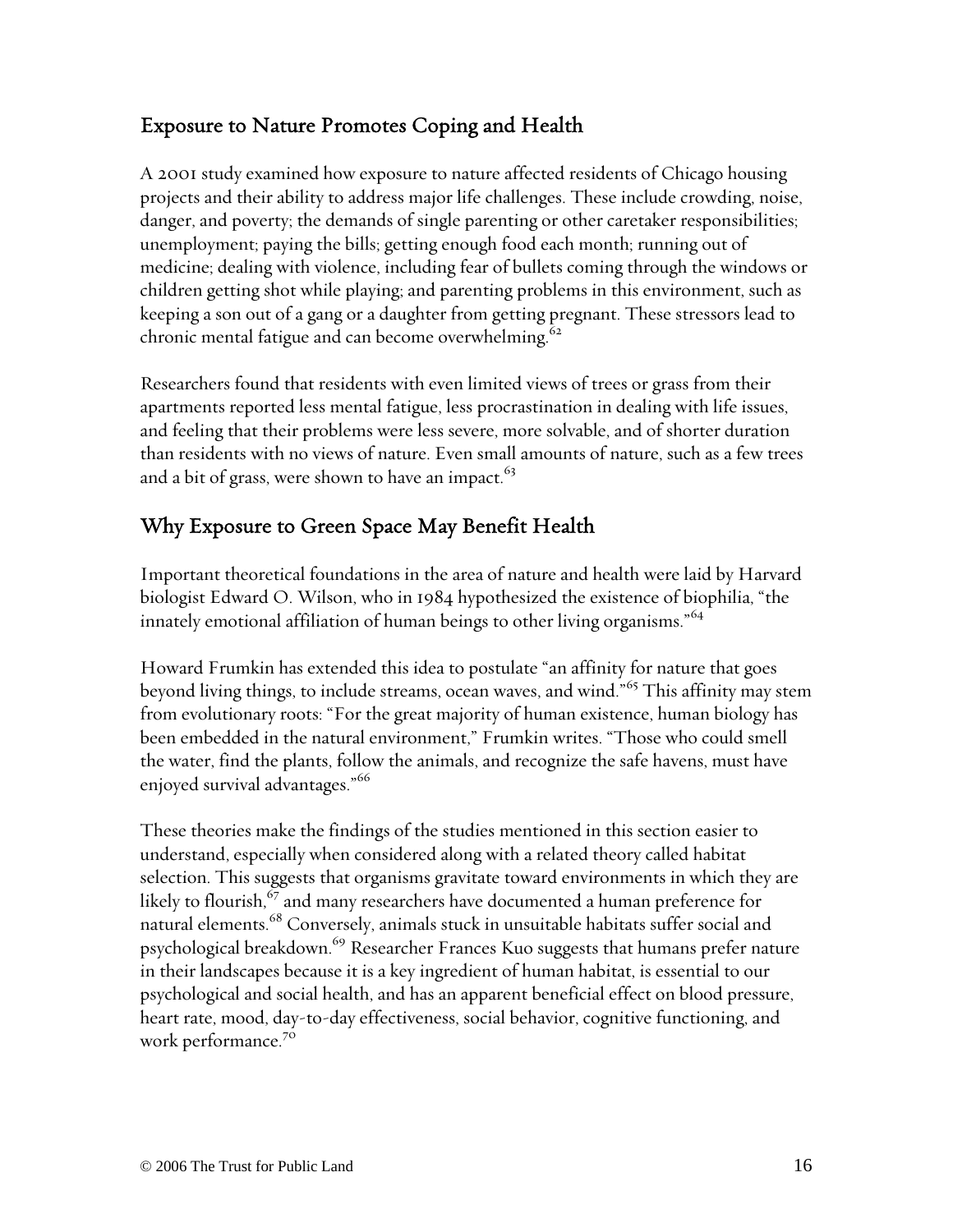Some experts advise that children today are not getting enough access to nature owing to fear of crime in distressed areas, parental paranoia about "stranger danger" in more affluent areas, media hype of infrequent child violence cases, and overexposure to technologies like computers and video games. Author Richard Louv calls this problem "nature-deficit disorder," and says that children miss out on all kinds of growth opportunities when they are not allowed to explore the relative edges of civilization.<sup>71</sup>

#### Parks Support Play and Brain Development

For small children, playing is learning. Play has proven to be a critical element in a child's future success. Play helps kids develop muscle strength and coordination, language, cognitive thinking, and reasoning abilities.

"Research on the brain demonstrates that play is a scaffold for development, a vehicle for increasing neural structures, and a means by which all children practice skills they will need in later life," according to the Association for Childhood Education International.<sup>72</sup> Play also teaches children how to interact and cooperate with others, laying foundations for success in school and the working world.

Exercise has been shown to increase the brain's capacity for learning. In 1999 researchers at the Howard Hughes Medical Institute found that running boosts the growth of new nerve cells and improves learning and memory in adult mice. The new nerve cells were concentrated in a part of the brain called the hippocampus, which plays a central role in memory formation, including spatial learning—locating objects in the environment—and the ability to consciously recall facts, episodes, and unique events.<sup>73</sup>

#### Parks Promote the Social Health of Communities

Among the most important benefits of city parks—though perhaps the hardest to quantify—is their role in the social health of communities. City parks make inner-city neighborhoods more livable. They offer opportunities for recreation and exercise to atrisk and low-income children, youth, and families who might not be able to afford them elsewhere. They also provide places in low-income neighborhoods where people can experience a sense of community.

Research shows that residents of neighborhoods with greenery in common spaces are more likely to enjoy stronger social ties than those who live surrounded by barren concrete.

A study by the University of Illinois and the University of Chicago found that for urban public housing residents, levels of vegetation in common spaces predicted the formation of neighborhood social ties. "In inner-city neighborhoods where common spaces are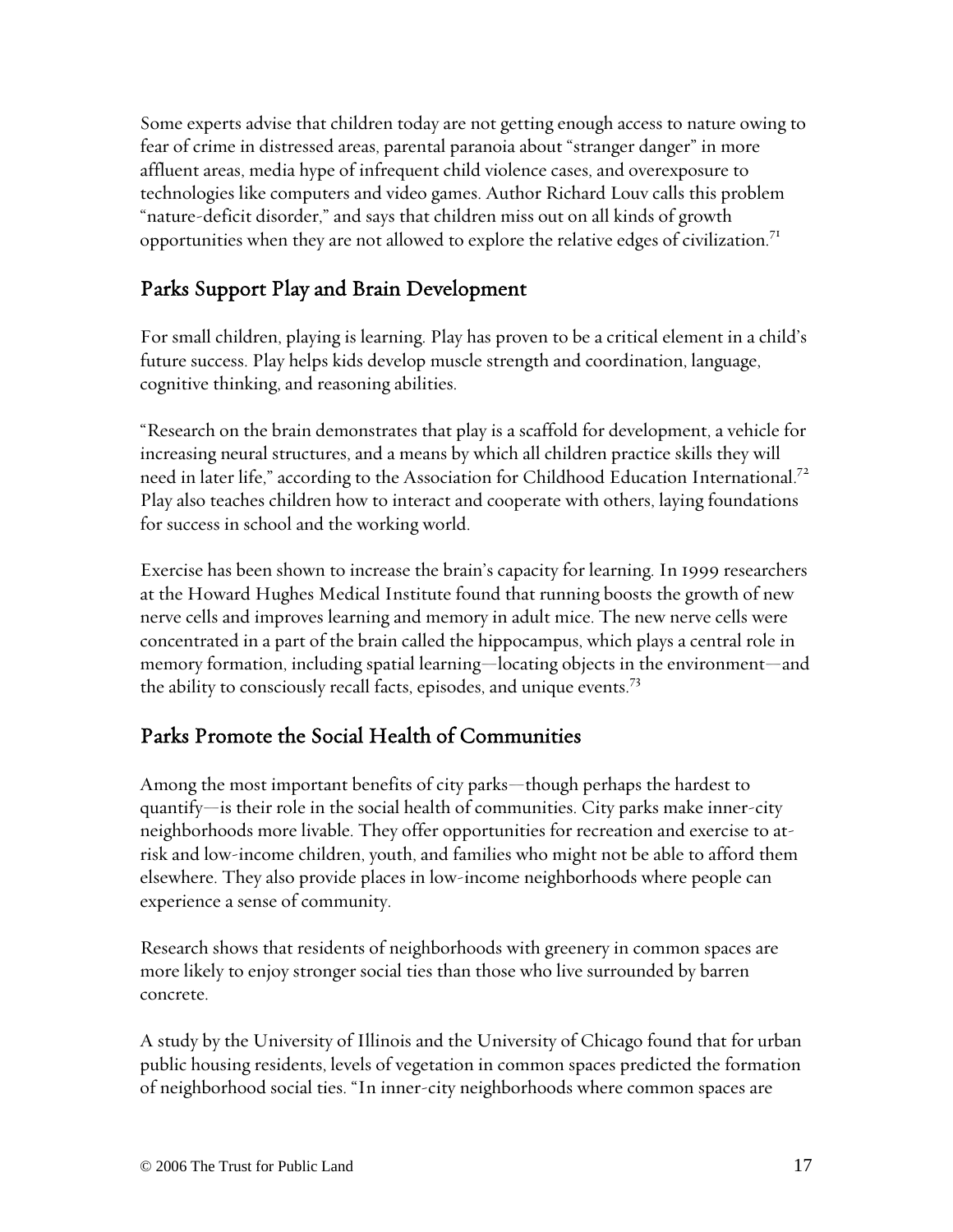often barren no-man's lands, the presence of trees and grass supports common space use and informal social contact among neighbors," the study found. "In addition, vegetation and [neighborhood social ties] were significantly related to residents' senses of safety and adjustment."74

These benefits often arise in the context of community gardens. A 2003 study conducted by the University of Missouri–Saint Louis for the community development organization Gateway Greening found that Saint Louis neighborhoods with community gardens were more stable than other neighborhoods. In a city that lost nearly 50,000 residents between 1990 and 2000, neighborhoods with gardens did relatively better, losing 6 percent of their population over the decade compared with 13 percent for the city as a whole.<sup>75</sup>

Advocates of community gardens say they increase residents' sense of community ownership and stewardship, provide a focus for neighborhood activities, expose innercity youth to nature, connect people from diverse cultures, reduce crime by cleaning up vacant lots, and build community leaders.

"The garden can take credit for bringing the neighborhood together," says Annie Thompson in Park Slope, Brooklyn, speaking about the Garden of Union, a community garden.76

More research is needed on this subject, as the evidence of these social benefits is often anecdotal. It is also difficult to isolate the benefits of a community garden from the effects of economic, demographic, and other changes on a neighborhood.

#### Getting the Community Involved

Research supports the widely held belief that community involvement in neighborhood parks is correlated with an increase in "social capital." That is, when people work together toward shared goals, such as working in a community garden or creating a park from a vacant lot, they get to know one another, trust one another, look out for one another, and feel invested in their neighborhood. These benefits may be abstract, but they lead to concrete community improvements such as fewer homicides and other violent crime; fewer property crimes, including graffiti; reduced juvenile delinquency; higher educational achievement; lower rates of asthma and teen pregnancy; and better response to the community's needs by central governments because they see a united front.<sup>77</sup>

A similar idea to social capital is "collective efficacy"—when neighbors feel part of a community, trust one another, and are willing to intervene for the common good when trouble arises.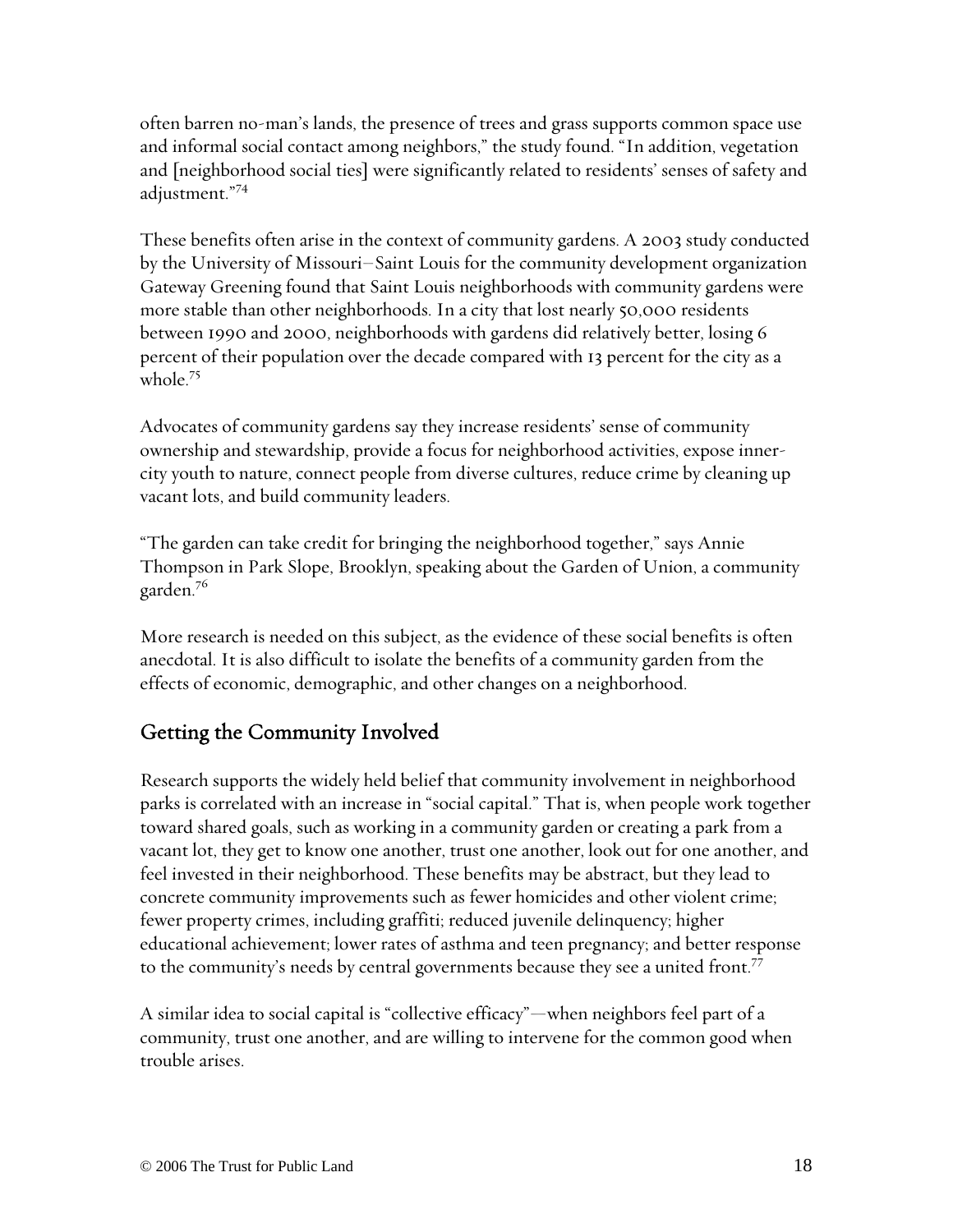The Project on Human Development in Chicago Neighborhoods conducted a \$50 million study on the causes of crime, substance abuse, and violence, finding that "in neighborhoods where collective efficacy was strong, rates of violence were low, regardless of sociodemographic composition and the amount of disorder observed. Collective efficacy also appears to deter disorder: Where it was strong, observed levels of physical and social disorder were low."78

Activities such as working together to create parks foster in individuals the belief that they can effect other changes in their lives. A community park comes to symbolize not only the accomplishment of creating a haven where there was once a vacant lot, but perhaps more important, the general ability to create change. They have had a success, a small bit of power—for some, maybe, the first in their lives.

When planning new parks in multicultural neighborhoods, it's important to consult the community to see what type of park people would be most likely to use. People of different ages have different health needs, and people from different backgrounds and ethnic groups have differing physical activity preferences and attitudes toward nature.<sup>79</sup> <sup>80</sup> Involving people in the planning stages also gives them a sense of ownership in their park.

Neighbors continue to remain an important resource once a park is established. John Kretzmann, co-director of the Asset-Based Community Development Institute at Northwestern University, says that park managers should think of local residents as people with assets who can contribute their gifts and skills, turning parks into resource exchanges and learning networks.

Kretzmann surveyed a four-block area in a poor district of Chicago. Residents were asked if they had any creative skills. Interviewers discovered that more than 50 percent of households contained people with talents as artists, storytellers, painters, comic-book writers, and practitioners of theater and crafts. "When asked: How many of you would be willing to contribute your arts and culture to the park?—about 80 percent of the folks said, Of course we would—we've never been asked." Rather than as a client or a consumer, a resident should be thought of as "somebody who comes out of the door every morning cognizant of her or his resources, ready to join with other resourceful neighbors to do problem-solving and to do community-building."<sup>81</sup>

By providing a venue for community building, parks contribute to social health as surely as they do to the physical and psychological health of people.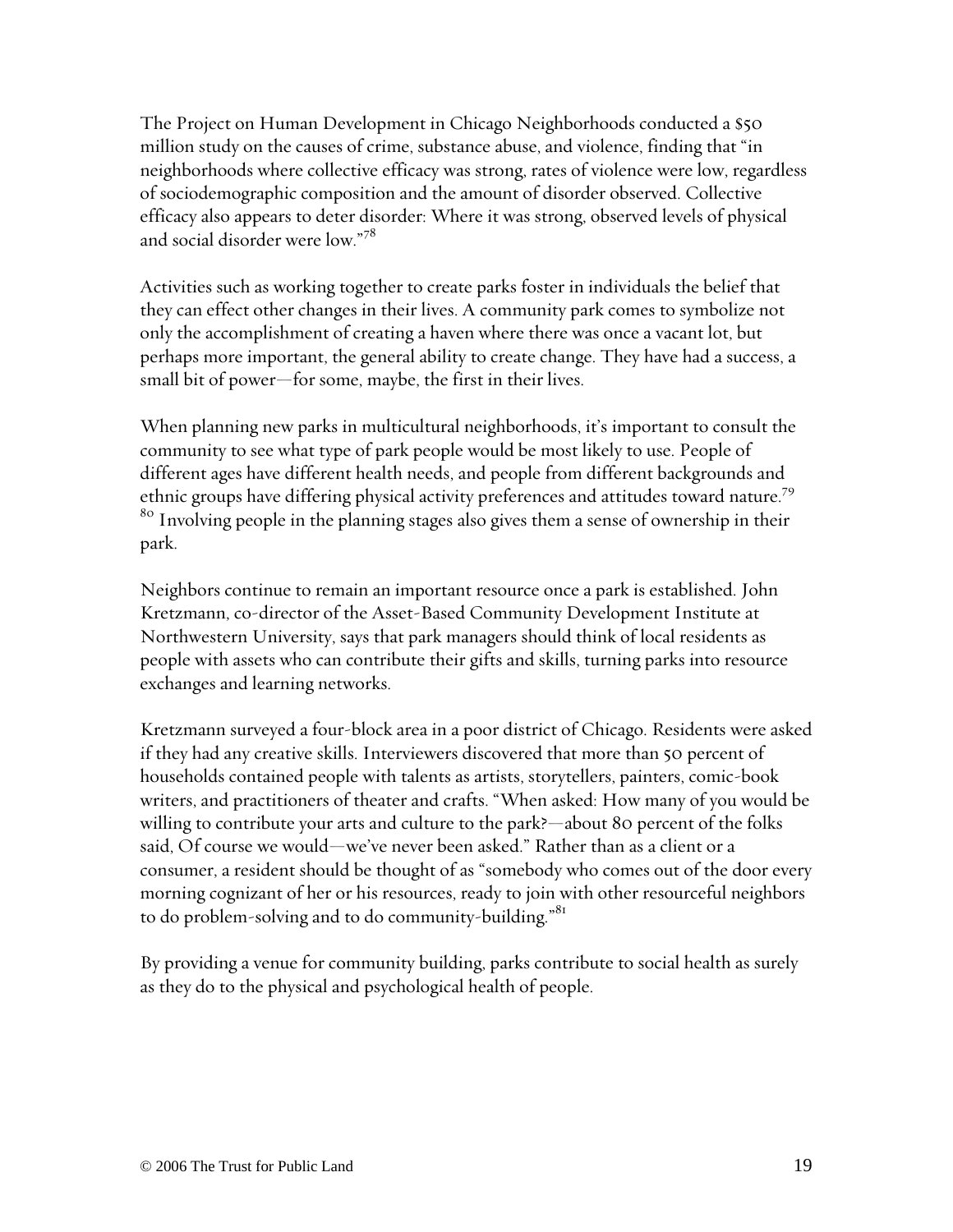### Endnotes

<sup>1</sup> U.S. Department of Health and Human Services, *Physical Activity and Health: A Report of the Surgeon General* (Atlanta: U.S. Department of Health and Human Services, Centers for Disease Control and Prevention, National Center for Chronic Disease Prevention and Health Promotion, 1996), 4–8, http://www.cdc.gov/nccdphp/sgr/pdf/sgrfull.pdf.

 $<sup>2</sup>$  Ibid., 3.</sup>

 $\overline{a}$ 

 $3$  Ibid., 8.

4 U.S. Department of Health and Human Services, *Increasing Physical Activity: A Report on Recommendations of the Task Force on Community Preventive Services,* MMWR 50, no. RR-18 (Atlanta: U.S. Department of Health and Human Services, Centers for Disease Control and Prevention, 2001), 1, http://www.cdc.gov/mmwr/PDF/rr/rr5018.pdf.

<sup>5</sup> U.S. Department of Health and Human Services, "Prevalence of Overweight and Obesity Among Adults: United States, 2003–2004" (Hyattsville, MD: U.S. Department of Health and Human Services, Centers for Disease Control and Prevention, National Center for Health Statistics),

http://www.cdc.gov/nchs/products/pubs/pubd/hestats/obese03\_04/overwght\_adult\_03.ht m.

<sup>6</sup> U.S. Department of Health and Human Services, "Prevalence of Overweight Among Children and Adolescents: United States, 2003–2004" (Hyattsville, MD: U.S.

Department of Health and Human Services, Centers for Disease Control and Prevention, National Center for Health Statistics),

http://www.cdc.gov/nchs/products/pubs/pubd/hestats/obese03\_04/overwght\_child\_03.ht m.

 $7$  U.S. Department of Health and Human Services, "Overweight and Obesity: Health Consequences" (Atlanta: U.S. Department of Health and Human Services, Centers for Disease Control and Prevention),

http://www.cdc.gov/nccdphp/dnpa/obesity/consequences.htm.

8 U.S. Department of Health and Human Services, *The Surgeon General's Call to Action to Prevent and Decrease Overweight and Obesity* (Rockville, MD: U.S. Department of Health and Human Services, Public Health Service, Office of the Surgeon General, 2001).

 $9^9$  D. B. Allison et al., "Annual Deaths Attributable to Obesity in the United States," *Journal of the American Medical Association* 282, no. 16 (27 October 1999): 1530–38. <sup>10</sup> HealthDay News, "Neighborhoods That Nudge People to Exercise," 14 December 2003.

<sup>11</sup> Jay S. Olshansky et al., "A Potential Decline in Life Expectancy in the United States in the 21st Century," *New England Journal of Medicine* 352, no. 11 (17 March 2005).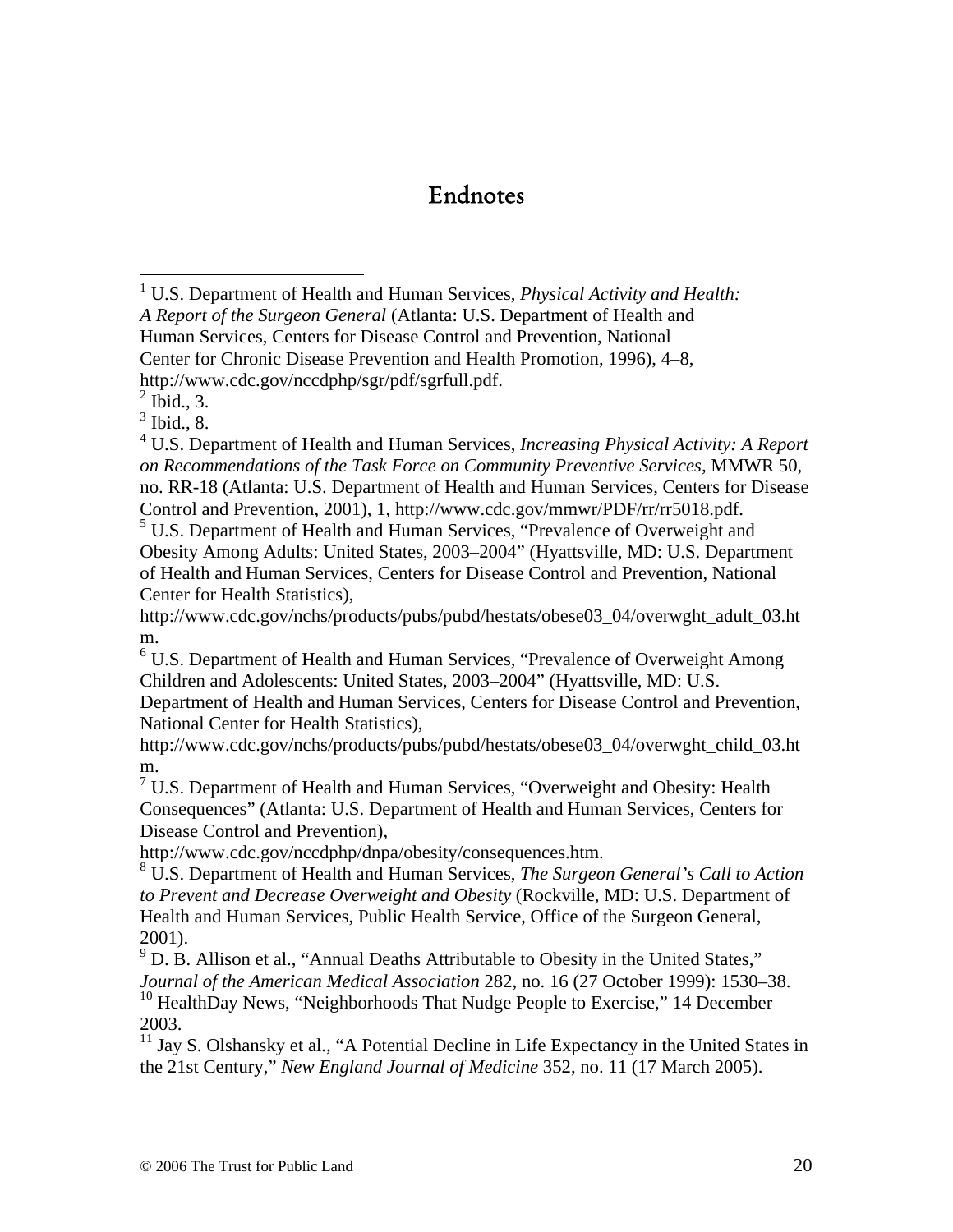<sup>12</sup> Associated Press/CNN.com, "Report: Obesity Will Reverse Life Expectancy Gains," 15 March 2005,

http://www.cnn.com/2005/HEALTH/diet.fitness/03/16/obesity.longevity.ap/.

 $13$  Emily B. Kahn et al. and the Task Force on Community Preventive Services, "The Effectiveness of Interventions to Increase Physical Activity," *American Journal of Preventive Medicine* 22, no. 4S (2002): 87–88.

 $^{\rm 14}$  Ibid.

<sup>15</sup> Deborah Cohen et al., "Proximity of Parks and Schools Is Associated with Physical Activity in Adolescent Girls" (paper presented at the Active Living Research Conference, San Diego, February 2005).

<sup>16</sup> Dr. Deborah Cohen, RAND Corporation, telephone interview with Elva Yañez and Wendy Muzzy (21 March 2005), cited in Elva Yañez and Wendy Muzzy, "Healthy Parks and Healthy Communities: Addressing Health Disparities and Park Inequities through Public Financing of Parks, Playgrounds, and Other Physical Activity Settings" (San Francisco: The Trust for Public Land, October 2005).

<sup>17</sup> Frank Hobbs and Nicole Stoops, U.S. Census Bureau, Census 2000 Special Reports, Series CENSR-4, *Demographic Trends in the 20th Century* (Washington, DC: U.S. Government Printing Office, 2002), 33.

18 Peter Harnik, *The Excellent City Park System* (San Francisco: The Trust for Public Land, 2003), 38.

19 Diane Englander, *New York's Community Gardens: A Resource at Risk* (San Francisco: The Trust for Public Land, 2001), 3,

http://www.tpl.org/content\_documents/nyc\_community\_gardens.pdf.

 $^{20}$  Lisa M. Powell et al., "The Relationship Between Community Physical Activity Settings and Race, Ethnicity, and Socioeconomic Status," *Evidence-Based Preventive Medicine* 1, no. 2 (2004): 135–44.

 $21$  Penny Gordon-Larsen et al., "Inequality in the Built Environment Underlies Key Health Disparities in Physical Activity and Obesity," *Pediatrics*, Journal of the American Academy of Pediatrics (Feb. 2006): 417–24.

 $22$  Jennifer Wolch, John P. Wilson, and Jed Fehrenback, "Parks and Park Funding in Los Angeles: An Equity-Mapping Analysis," *Urban Geography* 26, no. 1 (2005): 16.

23 Stephanie Pincetl et al., *Toward a Sustainable Los Angeles: A 'Nature's Services' Approach* (Los Angeles: University of Southern California, Center for Sustainable Cities, March 2003), 36.

24 Center for Law in the Public Interest, *2003–2004 California Physical Fitness Report for Los Angeles Unified School District Schools,* 2005, cited in Robert Garcia and Erica Flores Baltodano, "Healthy Children, Healthy Communities, and Legal Services," *Journal of Poverty Law and Policy* 39, no. 1 (May–June 2005): 57.

25 Howard Frumkin, "Healthy Places: Exploring the Evidence," *American Journal of Public Health* 93, no. 9 (September 2003): 1451.

26 Just Food, *1999 Summary Report*, cited in Englander, *New York's Community Gardens: A Resource at Risk,* 14.

27 Englander, *New York's Community Gardens: A Resource at Risk*, 14.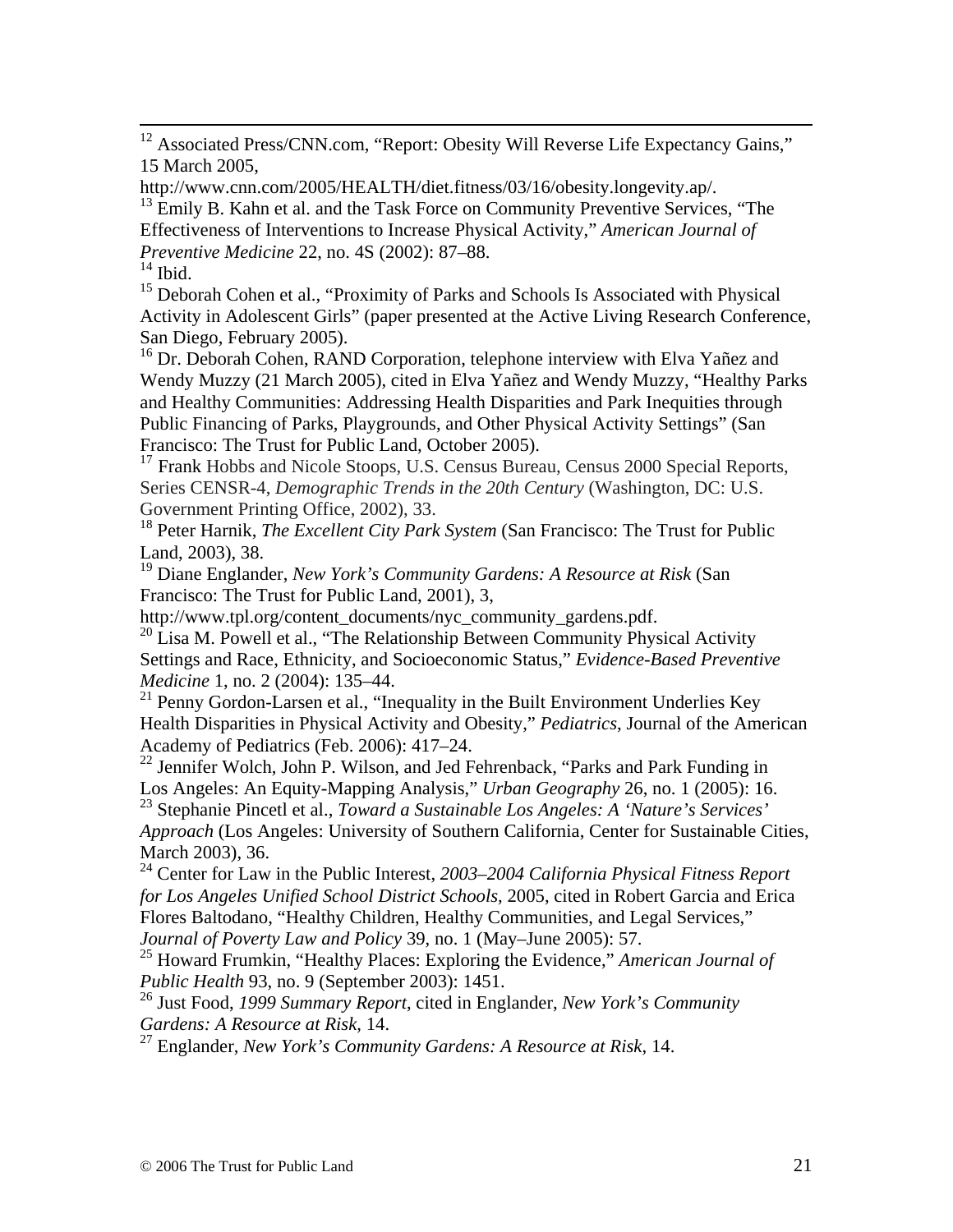28 James F. Sallis et al., "Active Transportation and Physical Activity: Opportunities for Collaboration on Transportation and Public Health Research," *Transportation Research*  (April 2004): 249–68.

29 Jim Ritter, "Suburban Sprawl Sickening," *Chicago Sun-Times,* 27 September 2004. <sup>30</sup> Reid Ewing et al., "Relationship Between Urban Sprawl and Physical Activity,

Obesity, and Morbidity," *American Journal of Health Promotion* 18, no. 1 (September– October 2003).

 $31$  Lawrence D. Frank et al., "Many Pathways from Land Use to Health: Associations Between Neighborhood Walkability and Active Transportation, Body Mass Index, and Air Quality," *Journal of the American Planning Association* 72, no. 1 (Winter 2006). 32 Rob Stein, "Car Use Drives Up Weights, Study Finds," *Washington Post,* 31 May 2004.

33 C. L. Ross and A. E. Dunning, *Land Use Transportation Interaction: An Examination of the 1995 NPTS Data* (Atlanta: U.S. Department of Transportation, Federal Highway Administration, 1997).

34 Federal Highway Administration, *The National Bicycling and Walking Study: Transportation Choices for a Changing America*, Publication No. FWHA-PD-94-023 (Washington, DC: U.S. Department of Transportation, 1994).

 $35$  HealthDay News, "Neighborhoods That Nudge People to Exercise."

36 Rebecca Flournoy, *Regional Development and Physical Activity: Issues and Strategies for Promoting Health Equity* (Oakland, CA: PolicyLink, 2002).

 $37$  Active Living by Design, http://www.activelivingbydesign.org/.

<sup>38</sup> Howard Frumkin, Lawrence Frank, and Richard Jackson, "Urban Sprawl and Public Health" (Washington, DC: Long Island Press, 2004), 26–42.

39 Robert Wood Johnson Foundation, *Healthy Places, Healthy People: Promoting Public Health & Physical Activity Through Community Design* (Princeton, NJ: Robert Wood Johnson Foundation, 2000).

40 Ross C. Brownson, *Promoting and Evaluating Walking Trails in Rural Missouri* (Saint Louis: Saint Louis University School of Public Health, 1999).

<sup>41</sup> Eppley Institute for Parks and Public Lands, School of Health, Physical Education and Recreation, Indiana University, *Summary Report Indiana Trails Study: A Study of Trails in 6 Indiana Cities* (Bloomington: Indiana University, 30 November 2001),

http://www.state.in.us/dot/projects/trails/z-CompleteDocument.pdf.

 $42$  Trails for Health, Rails to Trails Conservancy,

http://www.railtrails.org/benefits/health/reversing.asp.

<sup>43</sup> Ross C. Brownson et al., "Environmental and Policy Determinants of Physical Activity in the United States," *American Journal of Public Health* 91, no. 12 (2001): 1995–2003.

44 Saint Louis University, School of Public Health, "New Study Finds Overweight Linked to Poor Community Environment," press release, 5 March 2003.

45 Carlos Dora and Margaret Phillips, eds., *Transport, Environment, and Health,* WHO Regional Publications, European Series, No. 89 (Copenhagen: World Health

Organization, 2000), 23, http://www.euro.who.int/document/e72015.pdf.

46 National Assessment Synthesis Team, *Climate Change Impacts on the United States: The Potential Consequences of Climate Variability and Change* (New York: Cambridge University Press, 2000).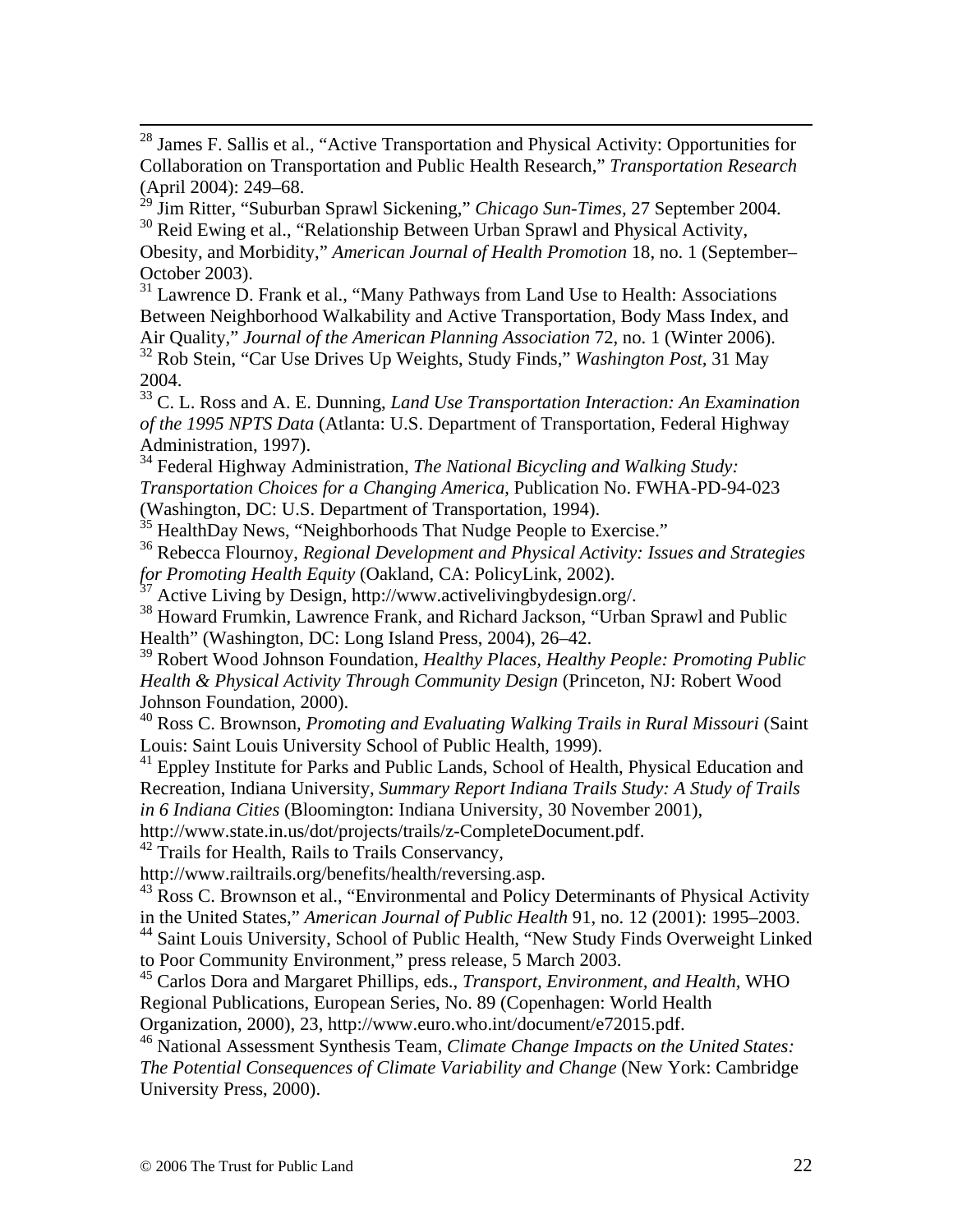47 J. A. Patz, D. Engelberg, and J. Last, "The Effects of Changing Weather on Public Health," *Annual Review of Public Health* 21 (2000): 271–307.

48 P. R. Epstein, "Is Global Warming Harmful to Health?" *Scientific American* 283  $(2000): 50-57.$ 

 $49$  J. A. Patz et al., "The Potential Health Impacts of Climate Variability and Change for the United States: Executive Summary of the Report of the Health Sector of the U.S. National Assessment," *Environmental Health Perspective* 108 (2000): 367–76.

<sup>50</sup> Center for Urban Horticulture, University of Washington,

http://www.cfr.washington.edu/Research/fact\_sheets/29-UrbEconBen.pdf.

51 American Forests, *Projected Environmental Benefits of Community Tree Planting: A Multi-Site Urban Forest Project in Atlanta* (Washington, DC: American Forests, 2002), http://www.americanforests.org/downloads/rea/AF\_Atlanta2.pdf.

52 B. A. Cohen et al., *Mean Streets: Pedestrian Safety and Reform of the Nation's Transportation Law* (Washington, DC: Surface Transportation Policy Project and Environmental Working Group, 1997),

http://www.ewg.org/reports/meanstreets/mean.html.

53 B. McCann and B. DeLille, *Mean Streets 2000: Pedestrian Safety, Health and Federal Transportation Spending* (Washington, DC: Surface Transportation Policy Project, 2000), http://www.transact.org/report.asp?id=235.

54 John Pucher and Lewis Dijkstra, "Promoting Safe Walking and Cycling to Improve Public Health: Lessons from the Netherlands and Germany," *American Journal of Public Health* 93 (2003): 1509–16.

55 D. B. Rathbone and J. C. Huckabee, "Controlling Road Rage: A Literature Review and Pilot Study" (Washington, DC: AAA Foundation for Traffic Safety, June 1999), http://www.aaafts.org/Text/Research/RoadRageFinal.pdf.

56 L. Mizell, "Aggressive Driving," *Aggressive Driving: Three Studies* (Washington, DC: AAA Foundation for Traffic Safety, March 1997),

http://www.aaafts.org/Text/agdr3study.pdf.

 $57$  R. S. Ulrich, "View Through a Window May Influence Recovery from Surgery," *Science* 224 (1984): 420–21, cited in Howard Frumkin, "Beyond Toxicity: Human Health and the Natural Environment," *American Journal of Preventive Medicine* 20, no. 3 (2001): 237.

 $58$  Frumkin, "Beyond Toxicity," 236.

59 R. W. Willson, "Suburban Parking Requirements: A Tacit Policy for Automobile Use and Sprawl," *Journal of the American Planning Association* 61 (1995): 29–42. 60 Frumkin, "Beyond Toxicity," 237.

<sup>61</sup> Andrea Faber Taylor et al., "Coping with ADD: The Surprising Connection to Green Play Settings," *Environment and Behavior* 33, no. 1 (January 2001): 54–77.

 $62$  Frances E. Kuo, "Coping with Poverty: Impacts of Environment and Attention in the Inner City," *Environment and Behavior* 33, no. 1 (January 2001): 5–34.

 $^{63}$  Ibid.

64 Edward O. Wilson, *Biophilia: The Human Bond with Other Species* (1984), cited in Frumkin, "Beyond Toxicity," 235.

65 Frumkin, "Beyond Toxicity," 235.

 $66$  Ibid.